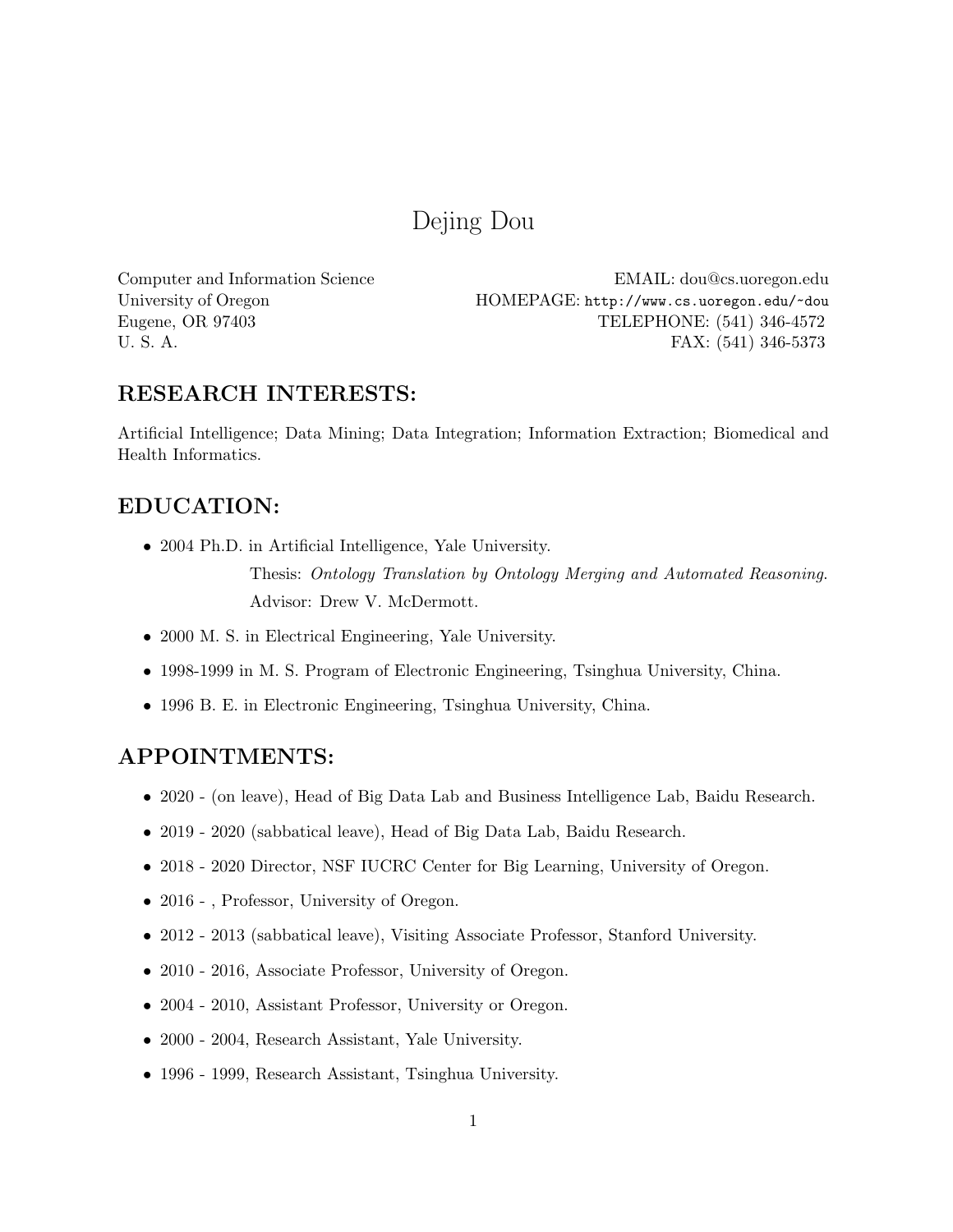# RESEARCH EXPERIENCE

- Sep 2016 Professor, Department of Computer and Information Science, University of Oregon. Head of Big Data Lab and Business Intelligence Lab, Baidu Research. (2019 - ). Conduct Research in the theoretical framework and applications for Semantic Data Mining, Semantic Deep Learning, NLP, and Health Informatics.
- Sep 2010 August 2016 Associate Professor, Department of Computer and Information Science, University of Oregon. Visiting Associate Professor (2012 - 2013), Stanford Center for Biomedical Informatics Research, Stanford University. Conducted Research in the theoretical framework for Semantic Data Mining, Ontology-based Information Extraction, and Health Informatics, and its practical applications.
- Sep 2004 Aug 2010 Assistant Professor, Department of Computer and Information Science, University of Oregon. Conducted Research in the theoretical framework for Ontology-based Integration, Mining, and Modeling, and its practical applications, specially in Biomedical, Business, Network, and Neuroscience data.
- Sep 2000 Aug 2004 Research Assistant, Department of Computer Science, Yale University. Conducted Research in COABS Grid Based Software Agent Communication, First Order Logic Representation and Reasoning for the Semantic Web, Ontology Integration and Translation on the Semantic Web.
- Summer 2000 Research Assistant, Department of Computer Science, Yale University. Conducted Research in Radio Communication and Control for Robots in Robocup Project, Participated in Robocup2000 competition in Melbourne, Australia.
- Sep 1999 May 2000 Graduate Fellowships, Department of Electrical Engineering, Yale University.
- Jul 1996 Jun 1999 Research Assistant&Software Engineer, Electronic Engineering Department, Tsinghua University, China. Conducted Research in Signal Processing Software, Circuit&Electronic Device and Graphic User Interface for a Novel Mini-TOFMS System.
- Sep 1995 Jun 1996 Senior Student, Electronic Engineering Department, Tsinghua University, China. Conducted a senior project in Software Simulation and Circuit Design on Matching Network for Acoustic Transducers.

# TEACHING EXPERIENCE:

- Professor (2016 ), Associate Professor (2010 2016), Assistant Professor (2004 2010), University of Oregon:
	- CIS212 Introduction to Computer Science, Spring 2009, Spring 2008.
	- CIS451/551 Database Processing, Fall 2006, Fall 2005, Winter 2005.
	- CIS452/552 Database Issues (Big Data), Winter 2017, Winter 2015.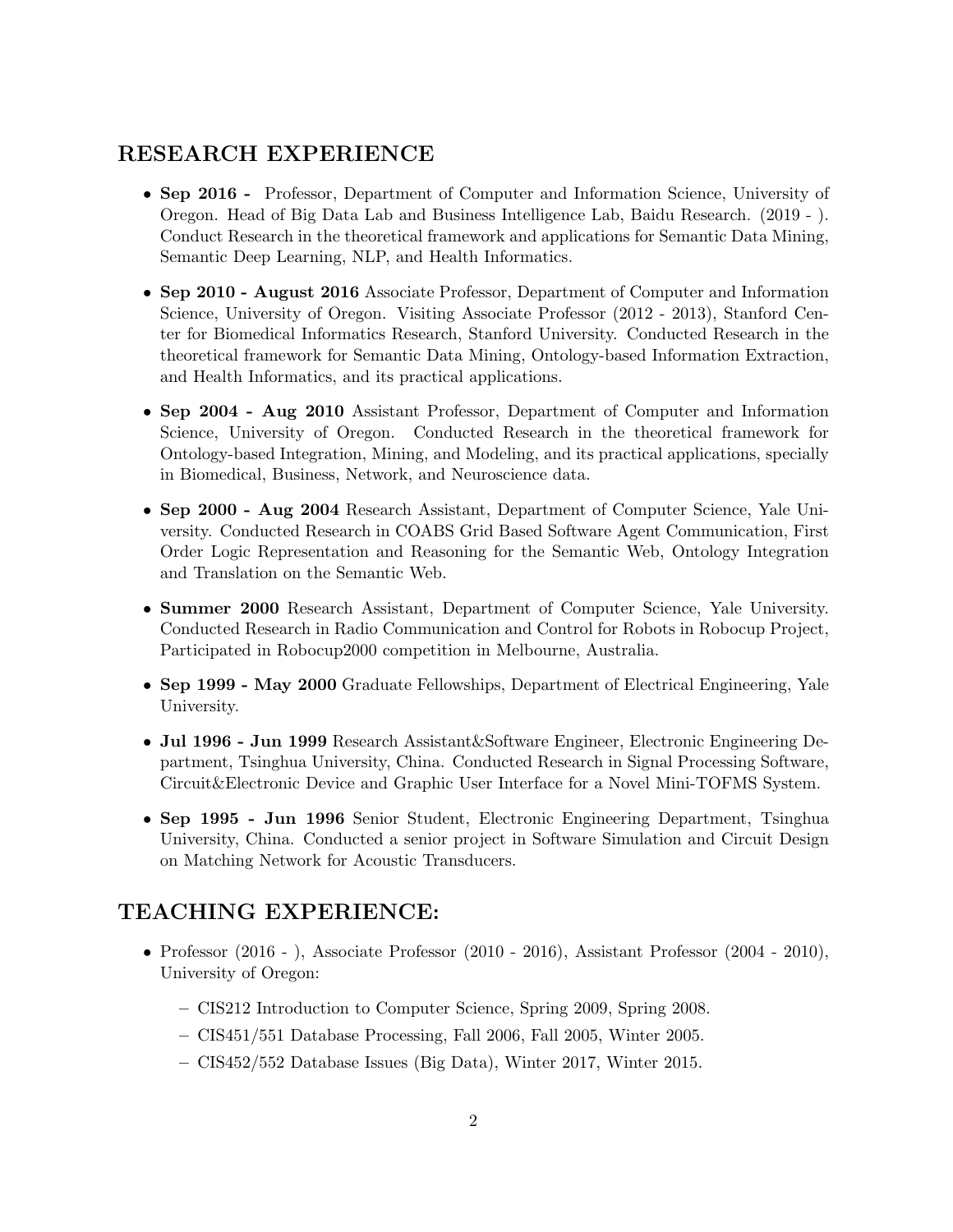- CIS453/553 Data Mining, Spring 2019, Spring 2018, Spring 2017, Spring 2016, Spring 2015, Spring 2014, Spring 2012, Winter 2011, Spring 2010, Winter 2008, Winter 2007, Spring 2006, Spring 2005.
- CIS471/571 Introduction to Artificial Intelligence, Fall 2018, Fall 2017, Fall 2015, Fall 2014, Fall 2013, Winter 2006.
- CIS472/572 Machine Learning, Winter 2014, Winter 2012, Winter 2011, Winter 2010, Winter 2009, Spring 2007.
- CIS607 Semantic Information Integration (graduate seminar), Winter 2008, Fall 2006, Fall 2005, Fall 2004.
- CIS607 Data Mining and Data Integration in Bioinformatics (graduate seminar), Spring 2010, Winter 2009.
- CIS607 Social Networks and Health Informatics (graduate seminar), Spring 2012, Spring 2011.
- CIS607 Big Data and Deep Learning (graduate seminar), Spring 2019, Spring 2018, Spring 2017, Spring 2014.
- CIS607 Natural Language Processing and Information Extraction (graduate seminar), Spring 2016, Spring 2015.
- CIS670 Data Science, Winter 2019, Winter 2018, Fall 2016, Spring 2016.
- DSC433/533 Information Analysis for Managerial Decisions (Invited Course for the Department of Decision Sciences in the Lundquist College of Business), Fall 2008.
- Teaching Assistant (2001-2003), Yale University:
	- CS470 Artificial Intelligence (graduate and senior undergraduate class), Fall 2001;
	- CS472 Symbolic Programming (graduate and senior undergraduate class), Fall 2002;
	- CS112 Introduction to Programming(undergraduate class), Spring 2002, Spring 2003;
	- CS201 Introduction to Computer Science(undergraduate class), Fall 2003.
- Mentor for Undergraduate Students, Tsinghua University. Nov. 1995 Jun. 1999

### GRANTS

PI (Dejing Dou)

• NSF IIS-1935080 \$24,000 7/1/2019 - 6/30/2020

NSF Student Travel Support for the 2019 IEEE International Conference on Data Mining (ICDM 2019)

This NSF grant will support U.S.-based students attending the 2019 IEEE International Conference on Data Mining (ICDM 2019).

• NSF CNS-1747798 \$749,998 2/1/2018 - 1/31/2023 PI (Director: Dejing Dou; co-Director: Allen Malony; Key Personnels: Joe Sventek, NhatHai Phan, Boyana Norris, Thien Nguyen, Zhibin Yang, Daniel Lowd)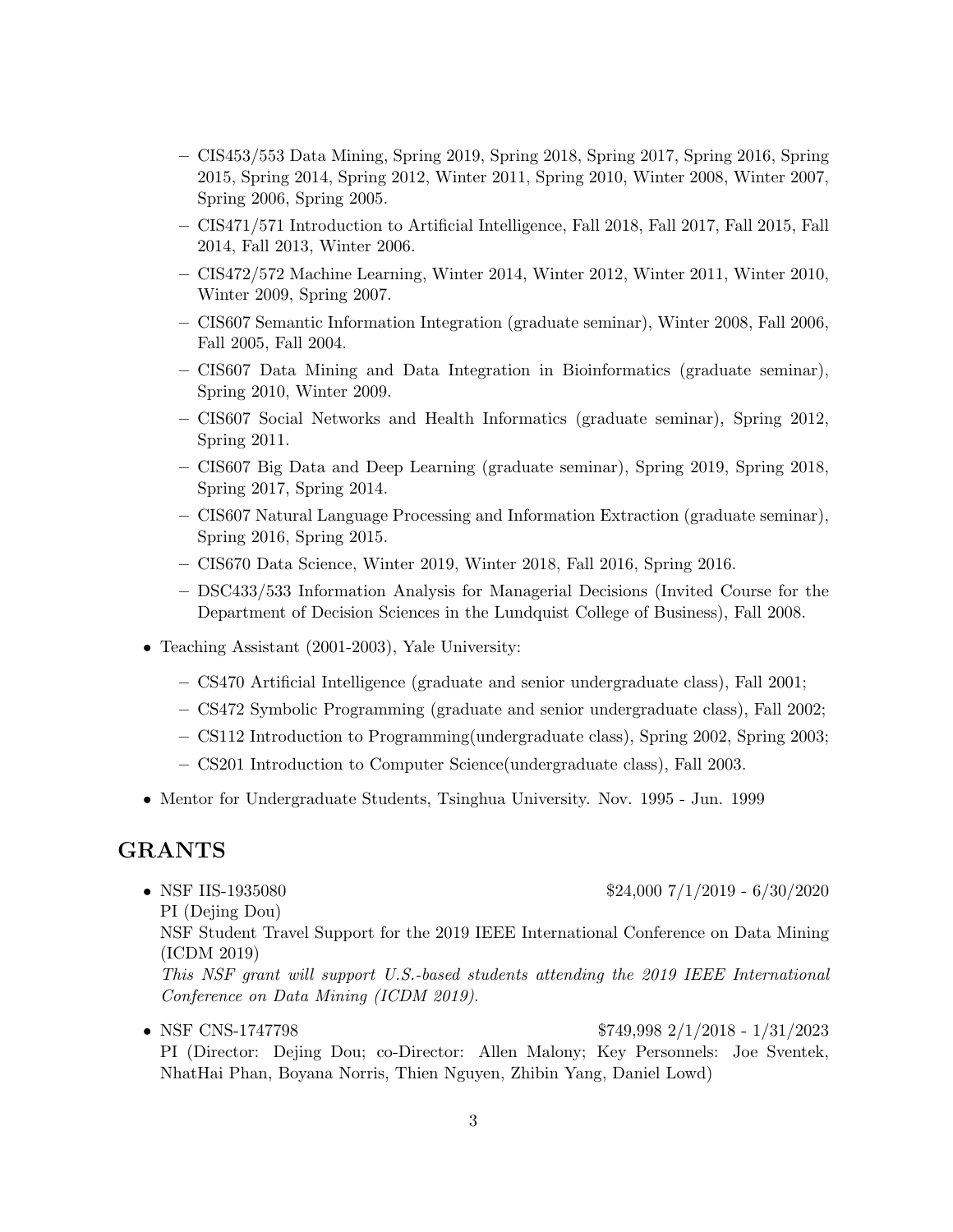Phase I IUCRC University of Oregon: Center for Big Learning

This NSF industry-university cooperative research center grant will support UO's Center for Big Learning (CBL) for five years (Phase I). The other three CBL centers are at the University of Florida, Carnegie Mellon University, and University of Missouri at Kansas City.

• NSF CNS-1650587 \$15,000 2/15/2017 - 1/31/2018 PI (PI: Dejing Dou; co-PIs: Allen Malony, Joe Sventek, Daniel Lowd, NhatHai Phan, Steve Fickas, Reza Rejaie, Hank Childs, Boyana Norris, William Cresko) University of Oregon Planning Proposal: IUCRC for Big Learning

This NSF planning grant will support our efforts to establish an IUCRC center for largescale deep learning (Big Learning). The other three Big Learning centers are with the University of Florida, Carnegie Mellon University, and University of Missouri at Kansas City.

- NIH/NCI 1U01CA180982, \$200,514 6/15/2015 7/31/2017 Co-I/University of Oregon subcontract PI (PI: Jingshan Huang, University of South Alabama, grant total: \$0.91M) OmniSearch: A semantic tool for discovering microRNAs critical roles in human cancers This subcontract project will develop a semantic data integration and SPARQL query system for microRNA knowledge acquisition.
- NIH/NIGMS R01GM103309 \$1,541,828 5/1/2013 2/29/2016 PI (PI: Dejing Dou; co-Investigators: Brigitte Piniewski, Ruoming Jin, Xintao Wu, Jessica Greene, Daniel Lowd, Junfeng Sun; consultant: David Kil) Understanding the Mechanism of Social Network Influence in Health Outcomes through Multidimensional and Semantic Data Mining Approaches This project studies how health behaviors spread in the social networks through data mining, graph mining, ontologies, and privacy preserving techniques.
- NSF IIS-1118050 \$494,695 (plus \$16,000 REU supplement)  $7/1/2011 6/30/2015$ PI (PI: Dejing Dou; co-PI: Daniel Lowd) Statistical Knowledge Translation and Knowledge Integration Using Markov Logic This project studies translation, integration, and benchmarking of knowledge mined from semantically heterogeneous data resources by reasoning and learning with formal ontologies and Markov Logic.
- NIH/NIBIB R01EB007684 \$2.216,347 5/1/2009 4/30/2013 PI (PI: Dejing Dou; co-Investigators: Gwen Frishkoff, Allen Malony, Don Tucker) Neural ElectroMagnetic Ontologies: ERP Knowledge Representation & Integration This project studies ontology development and ontology-based integration and mining for data from different EEG labs and data analysis methods.
- NSF CNS-0520326 \$350,000 10/1/2005 9/30/2008 co-PI (PI: Jun Li; co-PI: Dejing Dou and David Meyer) NeTS-NBD: Internet Routing Forensics – A Framework for Understanding, Monitoring and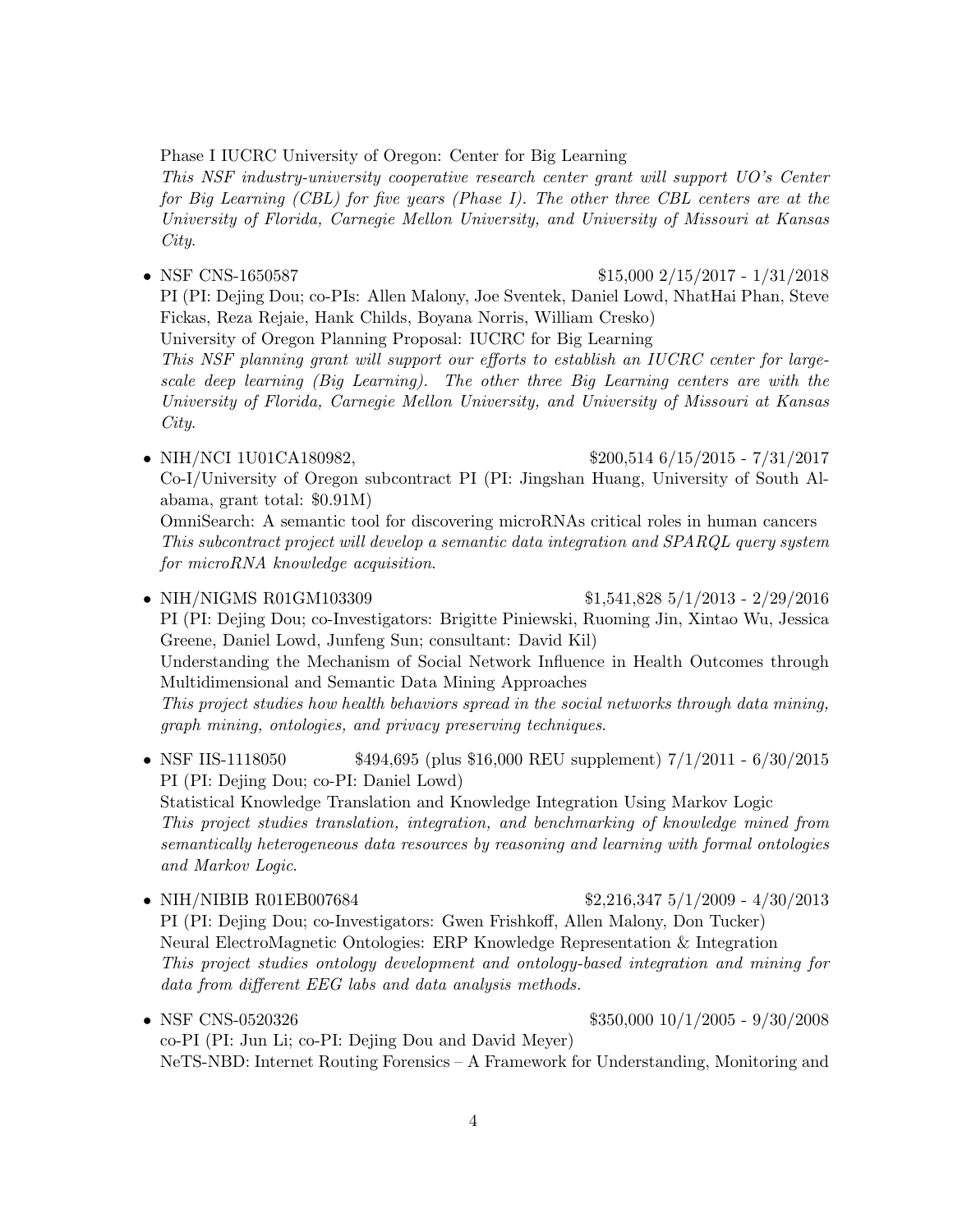Detecting Abnormal Border Gateway Protocol Events This project studies abnormal Border Gateway Protocol (BGP) events in the internet. We are extending data mining techniques to analyze BGP data.

# **HONORS**

- Area Chair Favorites (excellent) paper of COLING 2018.
- One of the best papers from the proceedings of DEXA2016.
- Best Paper Award of DEXA2015.
- One of the best papers from the proceedings of ODBASE2013.
- A Candidate for Best Research Paper Award of SIGKDD2007.
- One of the best papers from the proceedings of ODBASE2003.
- One of the best papers from the proceedings of OAS2002, OMAS2002 and OAS2003.
- AAAI student travel grant for ISWC2002.
- Graduate Fellowship and Becton Fellowship, Yale University, 1999.

### PUBLICATIONS

#### Journal Papers

- 28. Yang Zhou, Jiaxiang Ren, Ruoming Jin, Zijie Zhang, Jingyi Zheng, Zhe Jiang, Da Yan, and Dejing Dou. "Unsupervised Adversarial Network Alignment with Reinforcement Learning." ACM Trans. Knowl. Discov. Data 16(3): 50:1-50:29, 2022.
- 27. Adam Noack, Isaac Ahern, Dejing Dou, and Boyang Li. "An Empirical Study on the Relation Between Network Interpretability and Adversarial Robustness." SN Comput. Sci. 2(1): 32, 2021.
- 26. Sabin Kafle, Nisansa de Silva, and Dejing Dou 2020. "An Overview of Utilizing Knowledge Bases in Neural Networks for Question Answering." Information Systems Frontiers, 22(5): 1095-1111, 2020.
- 25. Pengwei Wang, Jun Yan, Lei Ji, Dejing Dou, Nisansa de Silva, Yang Zhang, Jie Bao, and Lianwen Jin 2018. "Concept and Attention Based CNN for Question Retrieval in Multi-View Learning." ACM Transactions on Intelligent Systems and Technology, Volume 9, Issue 4, Article 41, 2018.
- 24. NhatHai Phan, Xintao Wu, and Dejing Dou 2017. "Preserving Differential Privacy in Convolutional Deep Belief Networks." Machine Learning Journal, Volume 106, Number 9-10, pp. 1681-1704, 2017.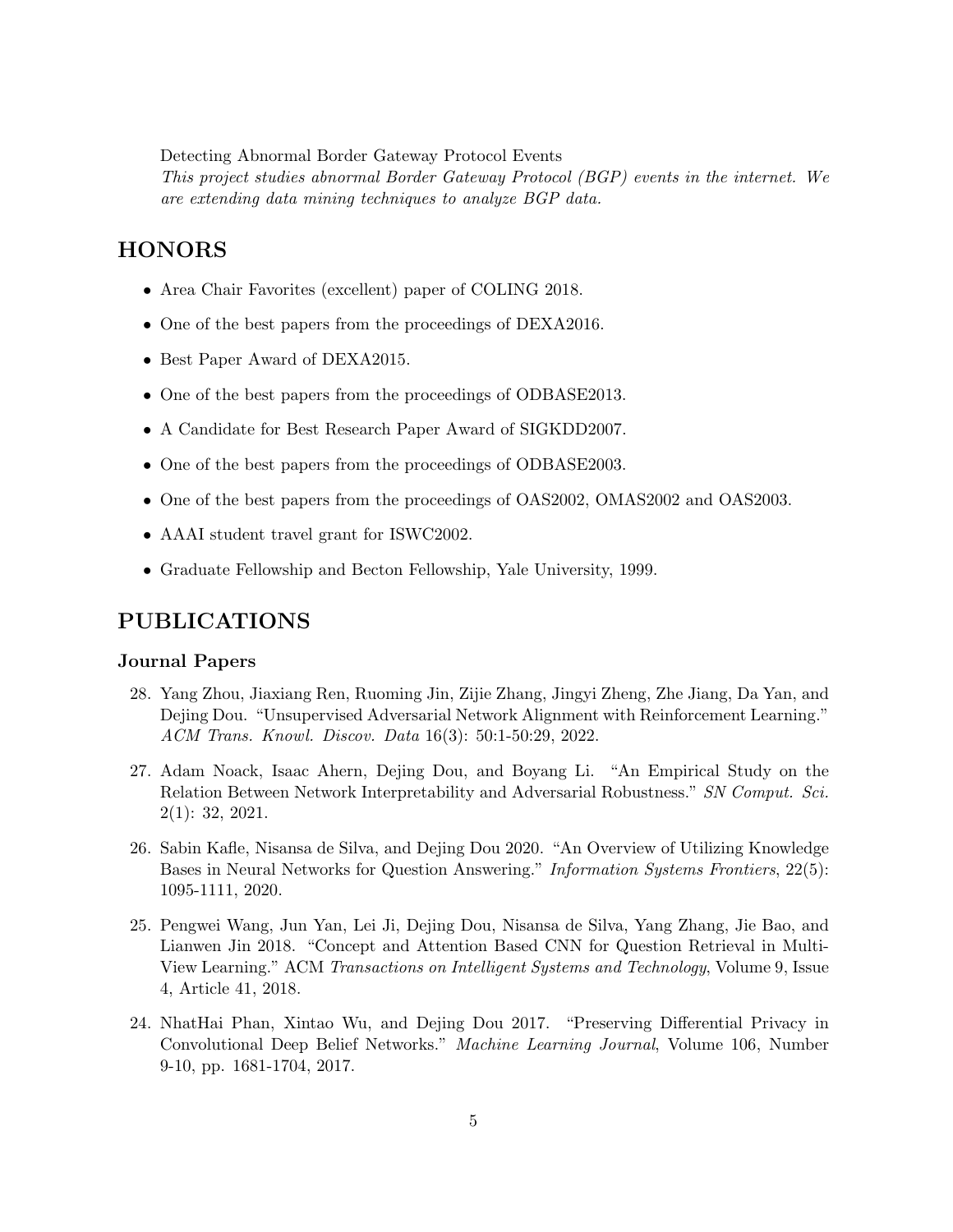- 23. Fernando Gutierrez, Dejing Dou, Nisansa de Silva, and Steven Fickas 2017. "Online Reasoning for Semantic Error Detection in Text." Journal on Data Semantics, Volume 6, Number 3, pp.139-153, 2017
- 22. NhatHai Phan, Dejing Dou\*, Hao Wang, David Kil, and Brigitte Piniewski 2017. "Ontologybased deep learning for human behavior prediction with explanations in health social networks." Information Sciences - Elsevier, Volume 384, pp. 298-313, 2017. (\*Corresponding author)
- 21. Shangpu Jiang, Daniel Lowd, Sabin Kafle, and Dejing Dou\* 2016 "Ontology Matching with Knowledge Rules." LNCS journal Transactions on Large-Scale Data and Knowledge-Centered Systems, Volume 28, pp. 75-95, 2016. (\*Corresponding author)
- 20. Jingshan Huang, Karen Eilbeck, Barry Smith, Judith A. Blake, Dejing Dou, Weili Huang, Darren A. Natale, Alan Ruttenberg, Jun Huan, Michael T. Zimmermann, Guoqian Jiang, Yu Lin, Bin Wu, Harrison J. Strachan, Nisansa de Silva, Mohan Vamsi Kasukurthi, Vikash Kumar Jha, Yongqun He, Shaojie Zhang, Xiaowei Wang, Zixing Liu, Glen M. Borchert, and Ming Tan 2016 " The development of on-coding RNA ontology." International Journal of Data Mining and Bioinformatics. Volume 15, Issue 3, pp. 214-232, 2016.
- 19. Jingshan Huang, Fernando Gutierrez, Harrison J. Strachan, Dejing Dou, Weili Huang, Barry Smith, Judith A. Blake, Karen Eilbeck, Darren A. Natale, Yu Lin, Bin Wu, Nisansa de Silva, Xiaowei Wang, Zixing Liu, Glen M. Borchert, Ming Tan, and Alan Ruttenberg 2016. "OmniSearch: a semantic search system based on the Ontology for MIcroRNA Target (OMIT) for microRNA-target gene interaction data." Journal of Biomedical Semantics. Volume 7, Number 25, 2016.
- 18. Jingshan Huang, Karen Eilbeck, Barry Smith, Judith A. Blake, Dejing Dou, Weili Huang, Darren A. Natale, Alan Ruttenberg, Jun Huan, Michael T. Zimmermann, Guoqian Jiang, Yu Lin, Bin Wu, Harrison J. Strachan, Yongqun He, Shaojie Zhang, Xiaowei Wang, Zixing Liu, Glen M. Borchert, and Ming Tan 2016. "The Non-Coding RNA Ontology (NCRO): a comprehensive resource for the unification of non-coding RNA biology." Journal of Biomedical Semantics. Volume 7, Number 24, 2016.
- 17. NhatHai Phan, Dejing Dou\*, Brigitte Piniewski, and David Kil 2016. "A deep learning approach for human behavior prediction with explanations in health social networks: social restricted Boltzmann machine (SRBM+)." Social Network Analysis and Mining. Volume 6, Number 1, pp. 79:1-79:14, 2016. (\*Corresponding author)
- 16. NhatHai Phan, Javid Ebrahimi, David Kil, Brigitte Piniewski, and Dejing Dou\* 2016. "Topic-aware Physical Activity Propagation with Temporal Dynamics in a Health Social Network." ACM Transactions on Intelligent Systems and Technology, Volume 8, Issue 1, Article 2, 2016. (\*Corresponding Author)
- 15. Yelong Shen§ , NhatHai Phan§ , Xiao Xiao, Ruoming Jin, Junfeng Sun, Brigitte Piniewski, David Kil, and Dejing Dou\* 2015. "Dynamic Socialized Gaussian Process Models for Human Behavior Prediction in a Health Social Network." Knowledge and Information Systems, Volume 49, Number 2, pp. 455-479, 2016. ( ${}^{8}$ Co-first authors; \*Corresponding author)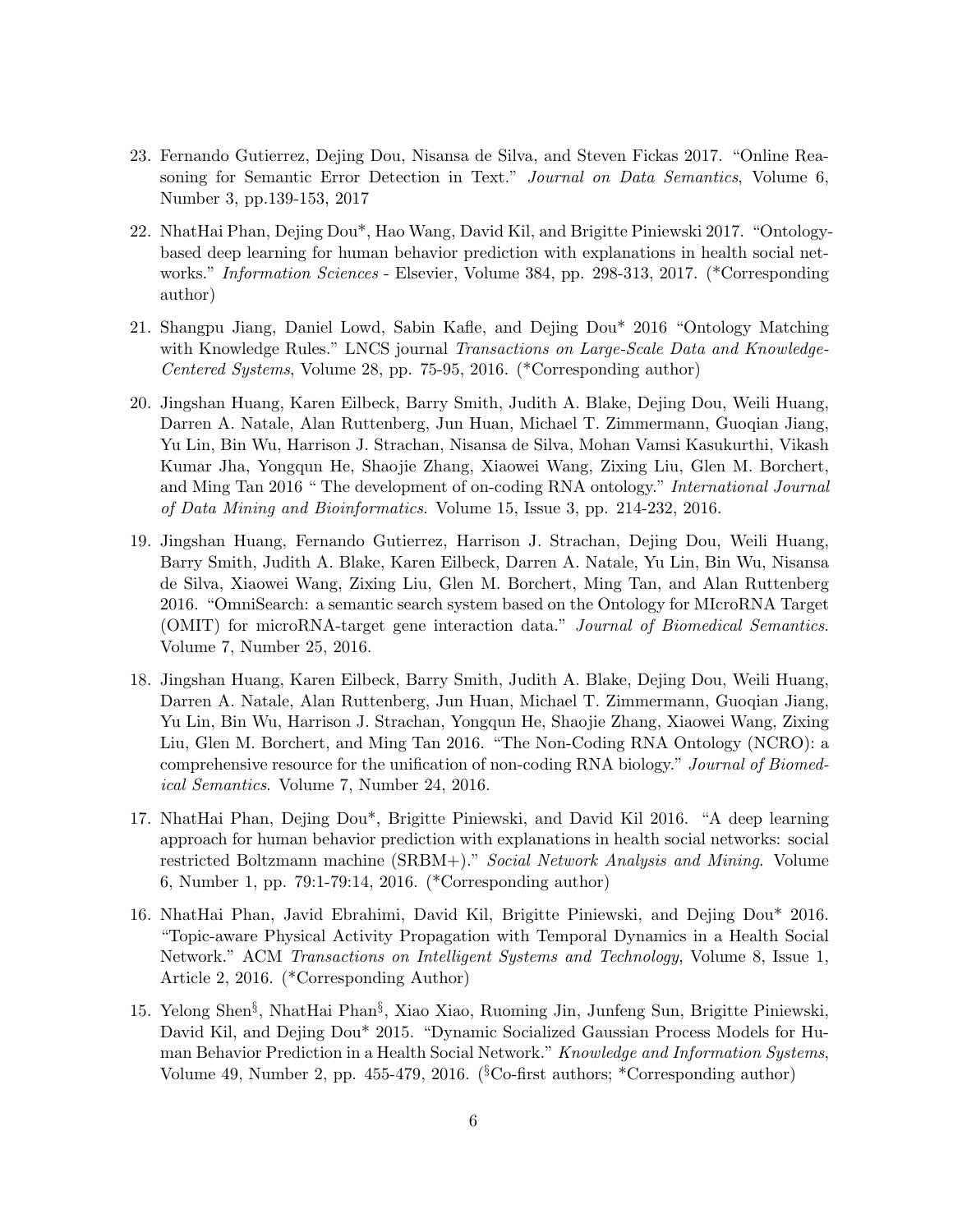- 14. NhatHai Phan, Javid Ebrahimi, David Kil, Brigitte Piniewski, and Dejing Dou\* 2015. "Topic-aware Physical Activity Propagation in a Health Social Network." IEEE Intelligent Systems, special issue on Online Behavioral Analysis. Volume 31, Number 1, pp. 5-14, 2016. (\*Corresponding Author)
- 13. Fernando Gutierrez, Dejing Dou, Stephen Fickas, Daya Wimalasuriya, and Hui Zong 2015. "A Hybrid Ontology-based Information Extraction System." Journal of Information Science (JIS), Volume 42, Number 6, pp. 798-820, 2016.
- 12. Hao Wang, Tania Tudorache, Dejing Dou, Natalya F. Noy, and Mark A. Musen 2014. "Analysis and Prediction of User Editing Patterns in Ontology Development Projects." Journal on Data Semantics, Volume 4, Number 2, pp. 117-132, 2015.
- 11. Haishan Liu, Dejing Dou, and Hao Wang 2012. "Breaking the Deadlock: Simultaneously Discovering Attribute Matching and Cluster Matching with Multi-Objective Metaheuristics." Journal on Data Semantics, Volume 1, Number 2, pp. 133-145, 2012.
- 10. Haishan Liu, Gwen Frishkoff, Robert Frank, and Dejing Dou 2012. "Sharing and Integration of Cognitive Neuroscience Data: Metric and Pattern Matching across Heterogeneous ERP Datasets." Neurocomputing, Volume 92, September 2012, pp. 156-169, 2012.
- 9. Jingshan Huang, Christopher Townsend, Dejing Dou, Haishan Liu, and Ming Tan 2011. "OMIT: A Domain-Specific Knowledge Base for MicroRNA Target Acquisition." Pharmaceutical Research (impact factor: 4.5), Volume 28, Number 12, pp. 3101-3104, 2011.
- 8. Paea LePendu and Dejing Dou 2010. "Using Ontology Databases for Scalable Query Answering, Inconsistency Detection, and Data Integration." Journal of Intelligent Information Systems (JIIS), Volume 37, Number 2, pp. 217-244, 2011.
- 7. Dejing Dou, Han Qin and Paea LePendu 2010. "OntoGrate: Towards Automatic Integration for Relational Databases and the Semantic Web through an Ontology-based Framework" *International Journal of Semantic Computing (IJSC)*, Volume 4, Number 1, pp. 123-151, 2010.
- 6. Daya C. Wimalasuriya and Dejing Dou 2010. "Ontology-Based Information Extraction: An Introduction and a Survey of Current Approaches." Journal of Information Science (JIS), Volume 36, Number 3, pp. 306-323, 2010.
- 5. Gwen A. Frishkoff, Robert M. Frank, Jiawei Rong, Dejing Dou, Joseph Dien and Laura K. Halderman 2007. "A Framework to Support Automated Classification and Labeling of Brain Electromagnetic Patterns." Computational Intelligence and Neuroscience (CIN), Special Issue, EEG/MEG Analysis and Signal Processing. Volume 7, Number 3, pp. 1-13, 2007.
- 4. Jun Li, Dejing Dou, Zhen Wu, Shiwoong Kim and Vikash Agarwal 2005. "An Internet Routing Forensics Framework for Discovering Rules of Abnormal BGP Events." ACM SIGCOMM Computer Communication Review (acceptance ratio: 25%, 5/20). Volume 35, Number 5, pp. 58-66, 2005.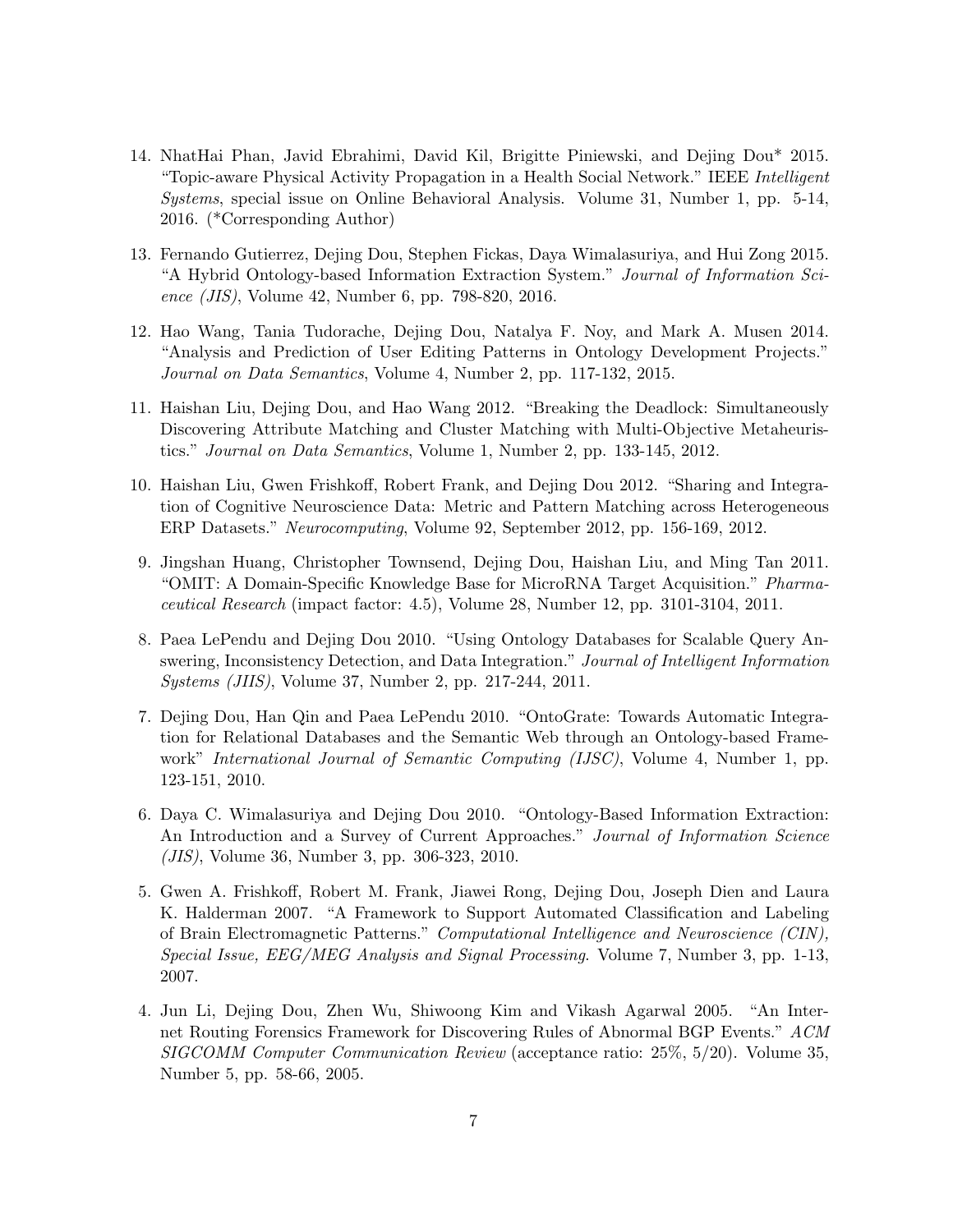- 3. Dejing Dou, Drew McDermott and Peishen Qi 2005 "Ontology Translation on the Semantic Web." *Journal on Data Semantics*, Volume II, LNCS 3360, pp. 35-57 (invited submission and peer reviewed) (selecting ratio from ODBASE03 papers: 14.8%, 4/27), 2005.
- 2. Xue Kun, Dou Dejing, Jin Qiji and Cha Liangzhen 1999 "Novel Portable Mini-TOFMS System." Journal of Vacuum, China, pp. 17-21, 1999.
- 1. Luo Shuyun, Dou Dejing, Chen Gelin, Hu Sizheng and Wu Xumin 1997 "The Study of Improving Output Signal for Acoustic Microscope Transducers." Journal of Tsinghua University (Science and Technology), China, No.10, pp. 83-86, 1997.

#### Peer Reviewed Conference Papers

- 75. Congxi Xiao, Jingbo Zhou, Jizhou Huang, An Zhuo, Ji Liu, Haoyi Xiong, and Dejing Dou 2021. "C-Watcher: A Framework for Early Detection of High-Risk Neighborhoods Ahead of COVID-19 Outbreak." In Proceedings of the 35th AAAI Conference on Artificial Intelligence (AAAI 2021). pp. 4892–4900, 2021.
- 74. Qiuhao Lu, Dejing Dou, and Thien Huu Nguyen. "Textual Data Augmentation for Patient Outcomes Prediction." In Proceedings of BIBM 2021. pp. 2817-2821, 2021.
- 73. Nisansa de Silva, and Dejing Dou. "Semantic Oppositeness Assisted Deep Contextual Modeling for Automatic Rumor Detection in Social Networks." In Proceedings of EACL 2021. pp. 405-415, 2021.
- 72. Qiuhao Lu, Dejing Dou, and Thien Huu Nguyen. "Parameter-Efficient Domain Knowledge Integration from Multiple Sources for Biomedical Pre-trained Language Models." InProceedings of EMNLP (Findings) 2021. pp. 3855-3865, 2021.
- 71. Jiaxiang Ren, Zijie Zhang, Jiayin Jin, Xin Zhao, Sixing Wu, Yang Zhou, Yelong Shen, Tianshi Che, Ruoming Jin, and Dejing Dou. "Integrated Defense for Resilient Graph Matching." In Proceedings of ICML 2021. pp. 8982-8997, 2021
- 70. Xin Zhao, Zeru Zhang, Zijie Zhang, Lingfei Wu, Jiayin Jin, Yang Zhou, Ruoming Jin, Dejing Dou, and Da Yan. "Expressive 1-Lipschitz Neural Networks for Robust Multiple Graph Learning against Adversarial Attacks.." In Proceedings of ICML 2021. pp. 12719- 12735, 2021.
- 69. Shuangli Li, Jingbo Zhou\*, Tong Xu, Liang Huang, Fan Wang, Haoyi Xiong, Weili Huang, Dejing Dou\*, Hui Xiong\* 2021. "Structure-aware Interactive Graph Neural Networks for the Prediction of Protein-Ligand Binding Affinity." In Proceedings of the 27th ACM International Conference on Knowledge Discovery and Data Mining (KDD 2021). pp. 975-985, 2021.
- 68. Zeru Zhang, Jiayin Jin, Zijie Zhang, Yang Zhou, Xin Zhao, Jiaxiang Ren, Ji Liu, Lingfei Wu, Ruoming Jin, and Dejing Dou. "Validating the Lottery Ticket Hypothesis with Inertial Manifold Theory." (To appear) Proceedings of the 35th Conference on Neural Information Processing Systems (NeurIPS 2021). December, 2021.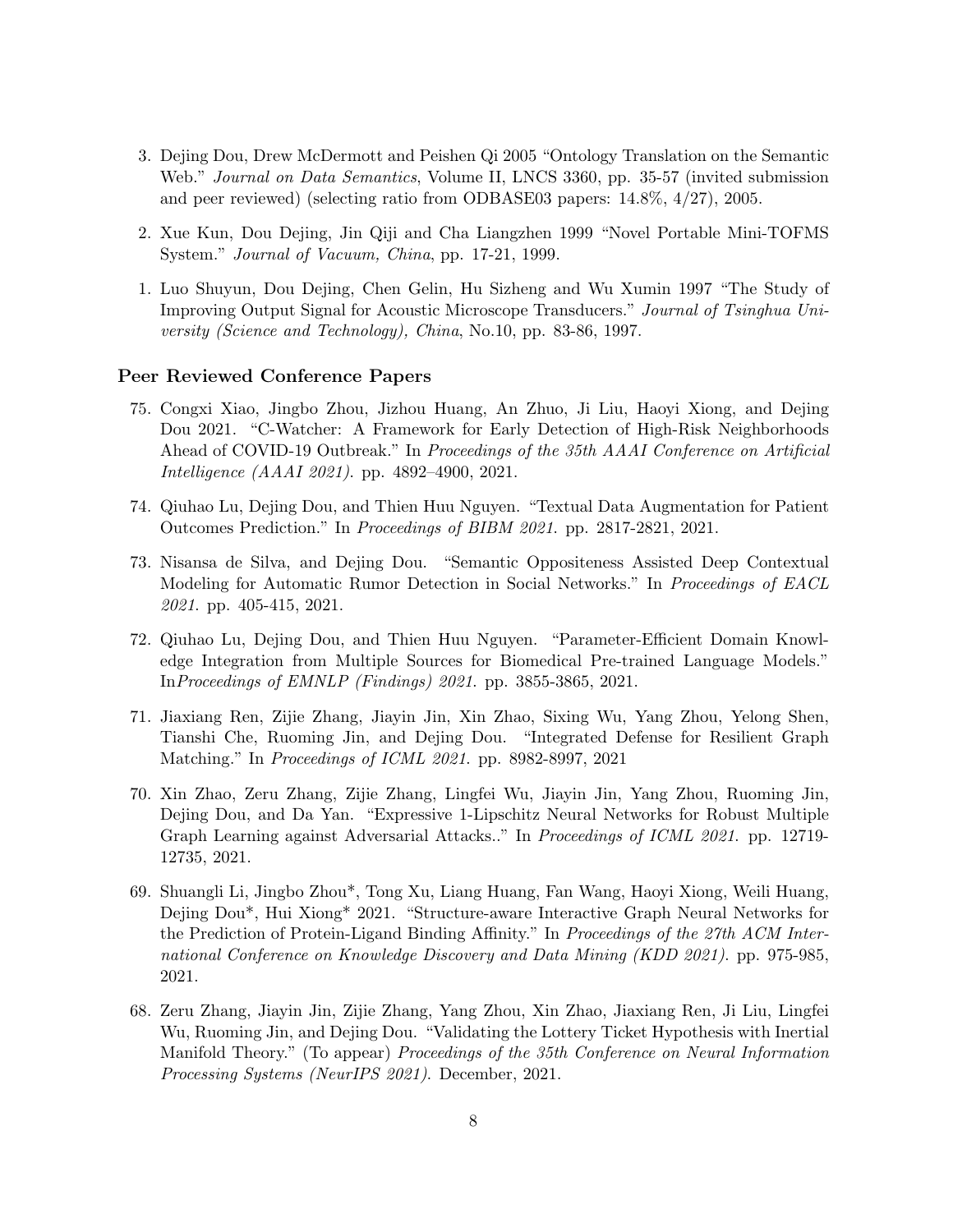- 67. Qiuhao Lu, Thien Huu Nguyen, and Dejing Dou. "Predicting Patient Readmission Risk from Medical Text via Knowledge Graph Enhanced Multiview Graph Convolution." In Proceedings of SIGIR 2021. pp. 1990-1994, 2021.
- 66. NhatHai Phan, My Thai, Han Hu, Ruoming Jin, Tong Sun, and Dejing Dou 2020. "Scalable Differential Privacy with Certified Robustness in Adversarial Learning." (To appear) Proceedings of 37th International Conference on Machine Learning (ICML 2020), July, 2020.
- 65. Amir Veyseh, Franck Dernoncourt, Dejing Dou, and Thien Nguyen 2020. "Exploiting the Syntax-Model Consistency for Neural Relation Extraction." (To appear) Proceedings of the 58th Annual Meeting of the Association for Computational Linguistics (ACL 2020) (long paper), July, 2020.
- 64. Amir Veyseh, Franck Dernoncourt, My Thai, Dejing Dou, and Thien Huu Nguyen 2020. "Multi-view Consistency for Relation Extraction via Mutual Information and Structure Prediction." (To appear) *Proceedings of the 34th AAAI Conference on Artificial Intelligence* (AAAI 2020) (acceptance ratio 20.6%: 1591/7737). (Oral Presentation). February, 2020.
- 63. Xiao Zhang, Dejing Dou, and Ji Wu 2020. "Learning Conceptual-Contextual Embeddings for Medical Text." (To appear) Proceedings of the 34th AAAI Conference on Artificial Intelligence (AAAI 2020) (acceptance ratio 20.6%: 1591/7737). February, 2020.
- 62. Amir Veyseh, Franck Dernoncourt, Dejing Dou, Thien Huu Nguyen 2020. "A Joint Model for Definition Extraction with Syntactic Connection and Semantic Consistency." (To appear) Proceedings of the 34th AAAI Conference on Artificial Intelligence (AAAI 2020) (acceptance ratio 20.6%: 1591/7737). February, 2020.
- 61. Jiaxiang Ren, Yang Zhou, Ruoming Jin, Zijie Zhang, Dejing Dou, and Pengwei Wang 2019. "Adversarial Learning Based Network Alignment with Reinforcement Learning." (To appear) Proceedings of the 19th IEEE International Conference on Data Mining (ICDM 2019). November, 2019.
- 60. Qiuhao Lu, Nisansa de Silva, Sabin Kafle, Jiazhen Cao, Dejing Dou, Thien Nguyen, Prithviraj Sen, Brent Hailpern, Berthold Reinwald, and Yunyao Li 2019. "Learning Electronic Health Records through Hyperbolic Embedding of Medical Ontologies." In Proceedings of the 10th ACM Conference on Bioinformatics, Computational Biology, and Health Informatics (ACM BCB 2019), pp. 338-346, September, 2019.
- 59. Nisansa de Silva and Dejing Dou 2019. "Semantic Oppositeness Embedding Using an Autoencoder-based Learning Model." In Proceedings of the 30th International Conference on Databases and Expert Systems Applications (DEXA 2019). pp. 159-174, August, 2019.
- 58. Amir Veyseh, Thien Huu Nguyen, and Dejing Dou 2019c. "Rumor Detection in Social Networks via Deep Contextual Modeling." (To appear) Proceedings of the 2019 IEEE/ACM International Conference on Social Networks Analysis and Mining (ASONAM 2019). August, 2019.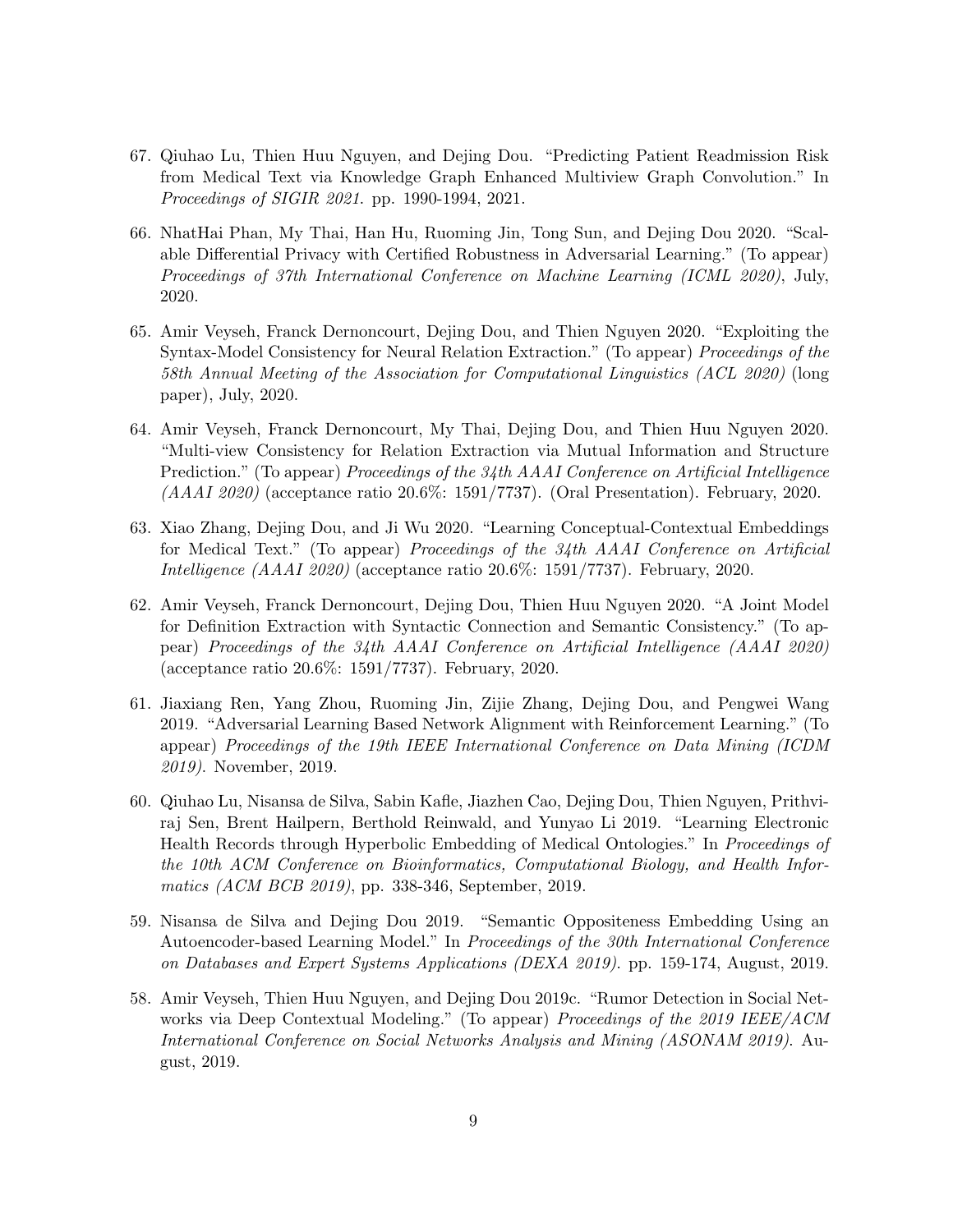- 57. NhatHai Phan, Minh Vu, Yang Liu, Ruoming Jin, Xintao Wu, Dejing Dou, and My T. Thai 2019. " Heterogeneous Gaussian Mechanism: Preserving Differential Privacy in Deep Learning with Provable Robustness." In Proceedings of the 28th International Joint Conference on Artificial Intelligence (IJCAI 2019), (acceptance ratio =  $17.9\%$ , 850/4752), pp. 4753-4759, August, 2019.
- 56. Amir Veyseh, Thien Huu Nguyen, and Dejing Dou 2019a. "Improving Cross-Domain Performance for Relation Extraction via Dependency Prediction and Information Flow Control." In Proceedings of the 28th International Joint Conference on Artificial Intelligence  $(IJCAI 2019)$ , (acceptance ratio = 17.9%, 850/4752), pp. 5153-5159, August, 2019.
- 55. Xiao Zhang, Ji Wu, and Dejing Dou 2019. "Delta Embedding Learning." In Proceedings of the 57th Annual Meeting of the Association for Computational Linguistics (ACL 2019) (short paper), pp. 3329-3334, July/August, 2019.
- 54. Amir Veyseh, Thien Huu Nguyen, and Dejing Dou 2019b. "Graph based Neural Networks for Event Factuality Prediction using Syntactic and Semantic Structures." In Proceedings of the 57th Annual Meeting of the Association for Computational Linguistics (ACL 2019) (short paper), pp. 4393-4399, July/August, 2019.
- 53. Yang Zhou, Sixing Wu, Chao Jiang, Zijie Zhang, Dejing Dou, Ruoming Jin, and Pengwei Wang 2018. "Density-adaptive Local Edge Representation Learning with Generative Adversarial Network Multi-label Edge Classification." In Proceedings of the 18th IEEE International Conference on Data Mining (ICDM 2018) (short paper). (acceptance ratio: 20%, 84(full paper)+105(short paper)/948). pp. 1464-1469, November, 2018.
- 52. Javid Ebrahimi, Daniel Lowd, and Dejing Dou 2018. "On Adversarial Examples for Character-Level Neural Machine Translation." In Proceedings of the 27th International Conference on Computational Linguistics (COLING 2018). (Area Chair Favorites) pp. 653-663, August, 2018.
- 51. Javid Ebrahimi, Anyi Raoyi, Daniel Lowd, and Dejing Dou 2018. "HotFlip: White-Box Adversarial Examples for Text Classification." In Proceedings of the 56th Annual Meeting of the Association for Computational Linguistics (ACL 2018) (short paper), pp. 31-36, July, 2018.
- 50. Amnay Amimeur, NhatHai Phan, Dejing Dou, David Kil, and Brigitte Piniewski 2017. "Time-Sensitive Behavior Prediction in a Health Social Network." In Proceedings of the 16th IEEE International Conference on Machine Learning and Applications (ICMLA 2017) (short paper), pp. 1083-1088, December 2017.
- 49. NhatHai Phan, Xintao Wu, Han Hu, and Dejing Dou 2017. "Adaptive Laplace Mechanism: Differential Privacy Preservation in Deep Learning." In Proceedings of the 17th IEEE International Conference on Data Mining (ICDM 2017). (acceptance ratio: 9.25%, 72 (regular paper)/778). pp. 385-394, November, 2017.
- 48. Amir Veyseh, Javid Ebrahimi, Dejing Dou, and Daniel Lowd 2017. "A Temporal Attentional Model for Rumor Stance Classification." In Proceedings of the 26th ACM Conference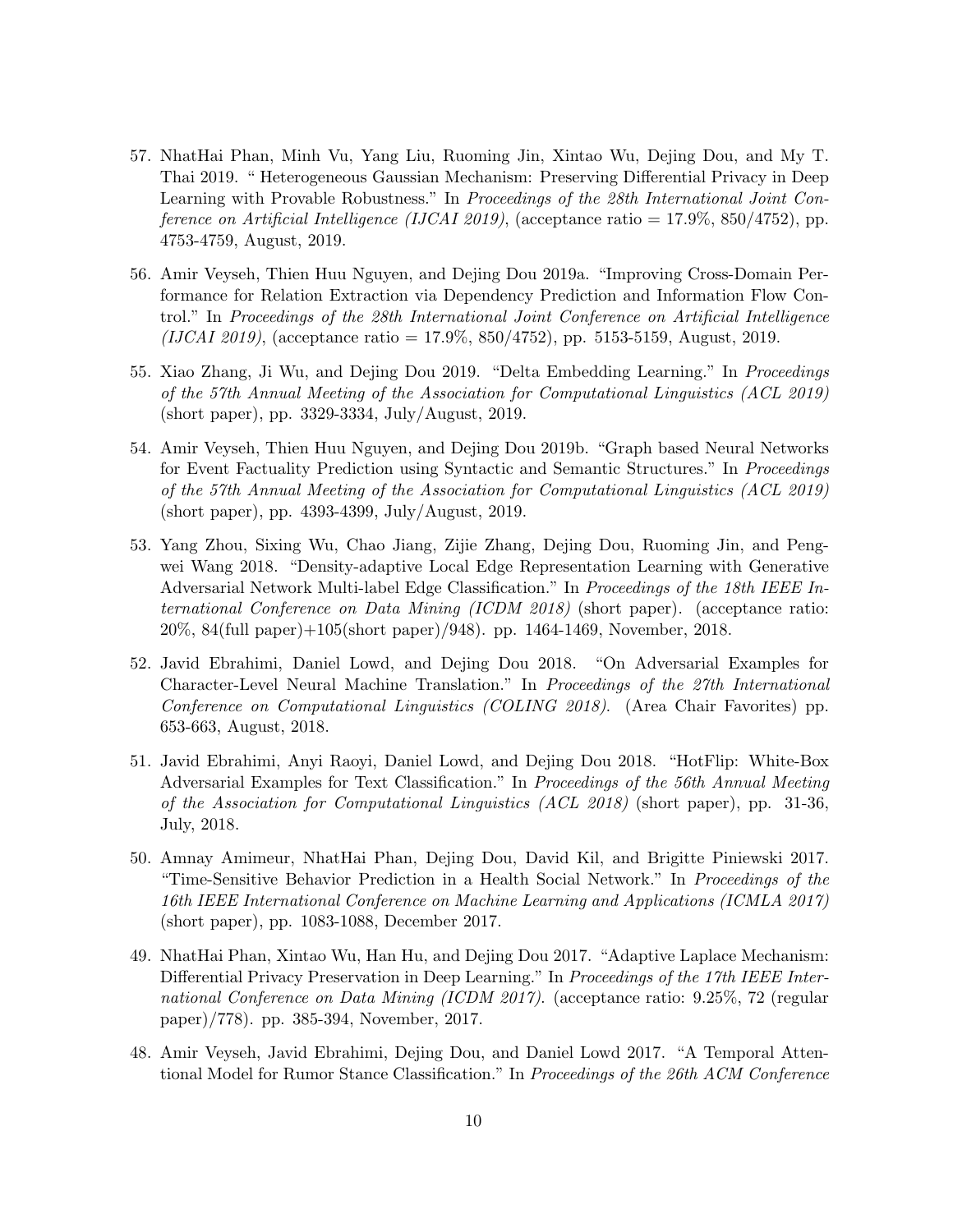on Information and Knowledge Management (CIKM 2017) (short paper) (acceptance ratio: 30%, 119/398). pp. 2335-2338, November, 2017.

- 47. Nisansa de Silva, Dejing Dou, and Jingshan Huang 2017. "Discovering inconsistencies in PubMed abstracts through Ontology-based Information Extraction." In Proceedings of the 8th ACM Conference on Bioinformatics, Computational Biology, and Health Informatics. (ACM BCB 2017), pp. 362-371, August, 2017.
- 46. Javid Ebrahimi, Dejing Dou, Daniel Lowd 2016. "A Joint Sentiment-Target-Stance Model for Stance Classification in Tweets." In Proceedings of the 26th International Conference on Computational Linguistics (COLING 2016), pp. 2656-2665, December 2016.
- 45. Amnay Amimeur, NhatHai Phan, Dejing Dou, David Kil, and Brigitte Piniewski 2016. "Interaction Network Representations for Human Behavior Prediction." In Proceedings of the 15th IEEE International Conference on Machine Learning and Applications (ICMLA 2016), pp. 87-93, December 2016.
- 44. Javid Ebrahimi, Dejing Dou, Daniel Lowd 2016. "Relational Bootstrapping: Weakly Supervised Tweet Stance Classification." In Proceedings of the Conference on Empirical Methods in Natural Language Processing (EMNLP 2016) (short paper), pp. 1012-1017, November, 2016.
- 43. Javid Ebrahimi and Dejing Dou 2016. "Personalized Semantic Word Vectors." In Proceedings of the 25th ACM Conference on Information and Knowledge Management (CIKM 2016) (short paper) (acceptance ratio:  $28.9\%$ , 165 (long paper) + 105 (short paper)/935), pp. 1925-1928, October, 2016.
- 42. Hao Wang, Dejing Dou, and Daniel Lowd 2016. "Ontology-based Deep Restricted Boltzmann Machine." In Proceedings of the 27th International Conference on Database and Expert Systems Applications (DEXA 2016). pp. 431-445. September, 2016. (We are invited to submit an extended version of this paper to LNCS journal *Transactions on Large-Scale* Data and Knowledge-Centered Systems as one of best papers from the conference.)
- 41. Sabin Kafle and Dejing Dou 2016. "A Heterogeneous Clustering Approach for Human Activity Recognition." In Proceedings of the 18th International Conference on Big Data Analytics and Knowledge Discovery (DaWaK 2016). pp. 68-81. September, 2016.
- 40. Javid Ebrahimi, NhatHai Phan, Dejing Dou, Brigitte Piniewski, and David Kil 2016. "Characterizing Physical Activity in a Health Social Network." In Proceedings of the 6th ACM International Conference on Digital Health (DH 2016). pp. 123-129. April, 2016.
- 39. Shangpu Jiang, Daniel Lowd, and Dejing Dou 2016. "A Probabilistic Approach to Knowledge Translation." In Proceedings of the 30th AAAI Conference on Artificial Intelligence  $(AAAI-16)$  (acceptance ratio 26%: 549/2132). (Oral Presentation). pp. 1716-1722. February, 2016.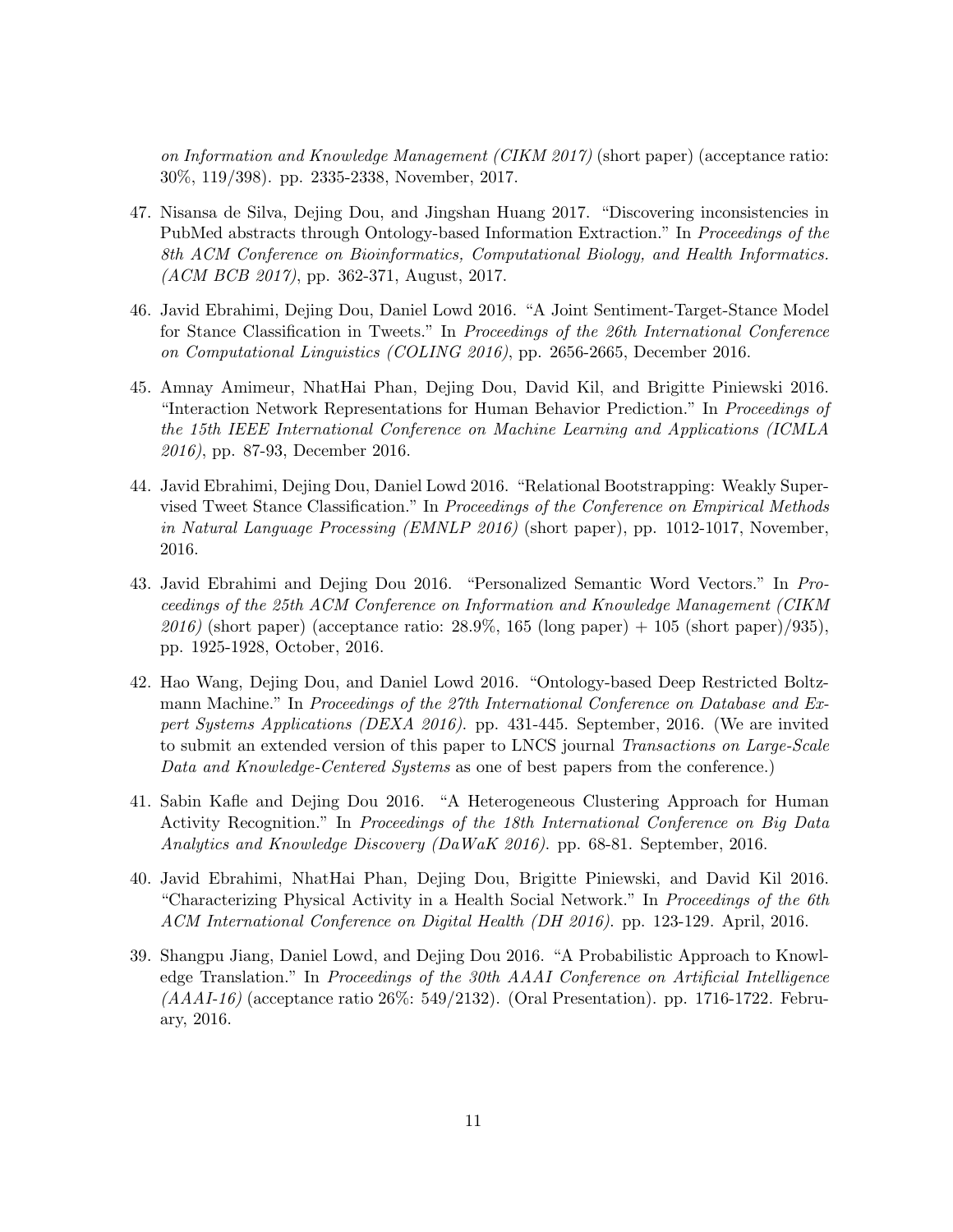- 38. NhatHai Phan, Yue Wang, Xintao Wu, and Dejing Dou 2016. "Differential Privacy Preservation for Deep Auto-Encoders: an Application of Human Behavior Prediction." In Proceedings of the 30th AAAI Conference on Artificial Intelligence (AAAI-16) (acceptance ratio 26%: 549/2132). (Oral Presentation). pp. 1309-1316. February, 2016.
- 37. Jingshan Huang, Karen Eilbeck, Judith A. Blake, Dejing Dou, Darren A. Natale, Alan Ruttenberg, Barry Smith et al. 2015 "A Domain Ontology for the Non-coding RNA Field." In Proceedings of the IEEE International Conference on Bioinformatics and Biomedicine (BIBM 2015) (short paper) (acceptance ratio:  $18\%$ ,  $64/346$ ). pp. 621-624. November, 2015.
- 36. NhatHai Phan, Dejing Dou, Hao Wang, Brigitte Piniewski, and David Kil 2015. "Ontologybased Deep Learning for Human Behavior Prediction in Health Social Networks." In Proceedings of the 6th ACM Conference on Bioinformatics, Computational Biology, and Health Informatics. (ACM BCB 2015) (acceptance ratio: 34%, 48/141). pp. 433-442. September, 2015. (We are invited to submit an extended version of this paper to Journal of Biomedical and Health Informatics.)
- 35. NhatHai Phan, Dejing Dou, Brigitte Piniewski, and David Kil 2015. "Social Restricted Boltzmann Machine: Human Behavior Prediction in Health Social Networks." In Proceedings of the 2015 IEEE/ACM International Conference on Advances in Social Networks Analysis and Mining (ASONAM 2015) (acceptance ratio: 18%, 49/272). pp. 424-431. August, 2015. (Received Recommendation for Best Research Paper Award) (We are invited to submit an extended version of this paper to *Social Network Analysis and* Mining Journal.)
- 34. Shangpu Jiang, Daniel Lowd, and Dejing Dou 2015. "Ontology Matching with Knowledge Rules." In Proceedings of the 26th International Conference on Database and Expert Systems Applications (DEXA 2015), (acceptance ratio 32.8%: 41/125). pp. 94-108. September, 2015. (Best Paper Award) (We are invited to submit an extended version of this paper to LNCS journal Transactions on Large-Scale Data and Knowledge-Centered Systems.)
- 33. Hao Wang, Dejing Dou, Yue Fang, and Yongli Zhang 2015. "Mining Strongly Correlated Intervals with Hypergraphs." In Proceedings of the 26th International Conference on Database and Expert Systems Applications (DEXA 2015) (short paper). pp. 339-348. September, 2015.
- 32. Javid Ebrahimi and Dejing Dou 2015. "Chain Based RNN for Supervised Relation Extraction." In Proceedings of the North American Chapter of the Association for Computational Linguistics - Human Language Technologies (NAACL-HLT 2015) (short paper) (acceptance ratio  $26\%$ : 118 (long) + 70 (short) /723). pp. 1244-1249. May, 2015.
- 31. NhatHai Phan, Dejing Dou, Xiao Xiao, Brigitte Piniewski, and David Kil 2014. "Analysis of Physical Activity Propagation in a Health Social Network." In Proceedings of the 23rd ACM Conference on Information and Knowledge Management (CIKM 2014) (acceptance ratio: 20.8%, 95/457). pp. 1329-1338. November, 2014.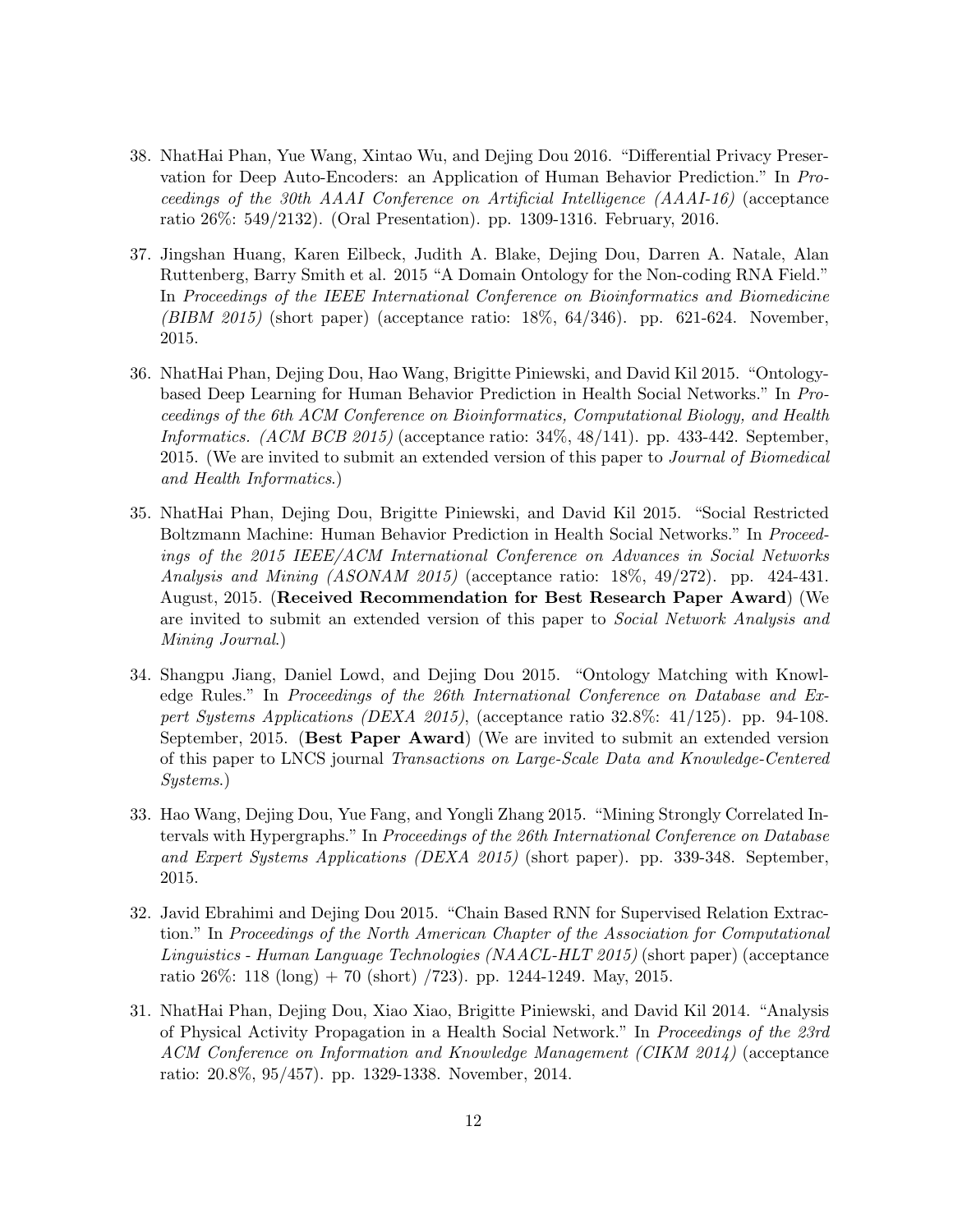- 30. Fernando Gutierrez, Dejing Dou, Steven Fickas, and Gina Griffiths 2014. "Online Reasoning for Ontology-based Error Detection in Text." In Proceedings of the 13th International Conference on Ontologies, Databases and Application of Semantics (ODBASE 2014) (acceptance ratio: 31.9%, 15/47). pp. 562-579. October, 2014.
- 29. Haishan Liu, Dejing Dou, Ruoming Jin, Paea LePendu, and Nigam Shah 2013. "Mining Biomedical Ontologies and Data Using Hypergraphs." In Proceedings of the 12th IEEE International Conference on Machine Learning and Applications (ICMLA 2013). (acceptance ratio: 26.3%, 35/133). pp. 141-146. December 2013.
- 28. Fernando Gutierrez, Dejing Dou, Steven Fickas, Adam Martini, and Hui Zong 2013. "Hybrid Ontology-based Information Extraction for Automated Text Grading." In Proceedings of the 12th IEEE International Conference on Machine Learning and Applications (ICMLA 2013) (short paper). pp. 359-364. December 2013.
- 27. Hao Wang, Tania Tudorache, Dejing Dou, Natalya F. Noy, and Mark A. Musen 2013. "Analysis of User Editing Patterns in Ontology Development Projects." In Proceedings of the 12th International Conference on Ontologies, Databases and Application of SEmantics (*ODBASE 2013*). (acceptance ratio:  $28\%$ ,  $14/50$ ). LNCS 8185, pp. 470-487. September, 2013. (We are invited to submit an extended version of this paper to Journal on Data Semantics.)
- 26. Shangpu Jiang, Daniel Lowd, and Dejing Dou 2012. "Learning to Refine an Automatically Extracted Knowledge Base Using Markov Logic." In Proceedings of the 12th IEEE International Conference on Data Mining (ICDM 2012) (short paper). (acceptance ratio: 20%, 78(full paper)+73(short paper)/756). pp. 912-917. December, 2012.
- 25. Yelong Shen, Ruoming Jin, Dejing Dou, Nafisa Afrin Chowdhury, Junfeng Sun, Brigitte Piniewski, and David Kil 2012. "Socialized Gaussian Process Model for Human Behavior Prediction in a Health Social Network." In *Proceedings of the 12th IEEE International* Conference on Data Mining (ICDM 2012) (short paper). (acceptance ratio: 20%, 78(full paper)+73(short paper)/756). pp. 1110-1115. December, 2012.
- 24. Fernando Gutierrez, Dejing Dou, Steven Fickas, and Gina Griffiths 2012. "Providing Grades and Feedback for Student Summaries by Ontology-based Information Extraction." In Proceedings of the 21st ACM Conference on Information and Knowledge Management (CIKM 2012) (short paper) (acceptance ratio:  $27.7\%$ , 146 (full paper) + 156 (short paper)/1088). pp. 1722-1726. October, 2012.
- 23. Nafisa Afrin Chowdhury and Dejing Dou 2012. "Evaluating Ontology Matchers Using Arbitrary Ontologies and Human Generated Heterogeneities." In Proceedings of the 11th International Conference on Ontologies, Databases and Application of SEmantics (ODBASE 2012). (acceptance ratio: 29%, 15/52). LNCS 7566, pp. 664-681. September, 2012.
- 22. Haishan Liu, Paea LePendu, Ruoming Jin, and Dejing Dou 2011. "A Hypergraph-based Method for Discovering Semantically Associated Itemsets." In Proceedings of the 11th IEEE International Conference on Data Mining (ICDM 2011) (acceptance ratio: 12.8%, 101/786). pp. 398-406. December, 2011.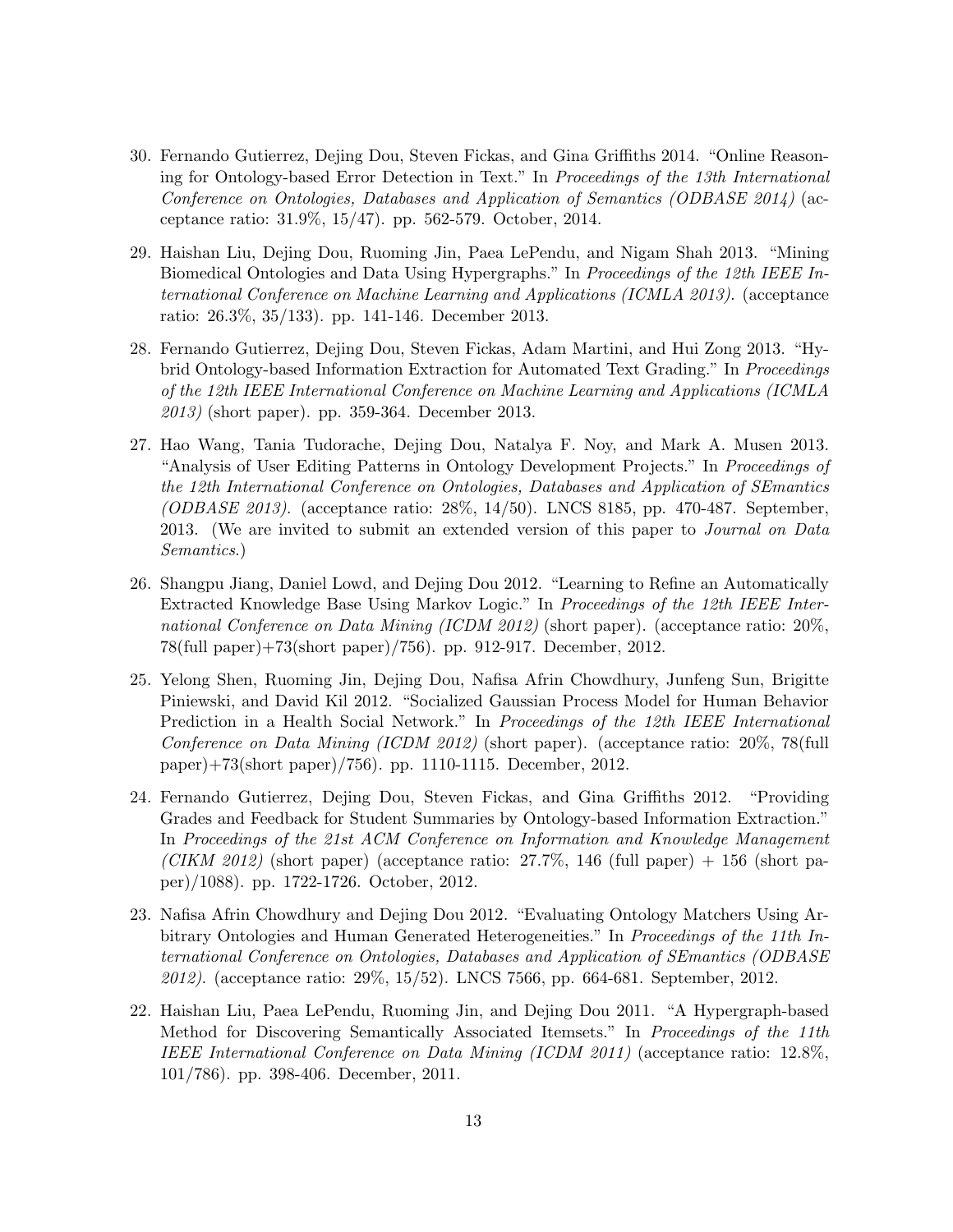- 21. Chang-Hwan Lee, Fernando Gutierrez, and Dejing Dou 2011. "Calculating Feature Weights in Naive Bayes with Kullback-Leibler Measure." In Proceedings of the 11th IEEE International Conference on Data Mining (ICDM 2011) (short paper). (acceptance ratio: 18.8%, 101(full paper)+47(short paper)/786). pp. 1146-1151. December, 2011.
- 20. Haishan Liu and Dejing Dou 2011. "Breaking the Deadlock: Simultaneously Discovering Attribute Matching and Cluster Matching with Multi-Objective Simulated Annealing." In Proceedings of the 10th International Conference on Ontologies, Databases and Application of SEmantics (ODBASE 2011). (acceptance ratio: 31%, 9/29) LNCS 7045, pp. 698-715. October, 2011.
- 19. Nafisa Afrin Chowdhury and Dejing Dou 2011. "Improving the Accuracy of Ontology Alignment through Ensemble Fuzzy Clustering." In Proceedings of the 10th International Conference on Ontologies, Databases and Application of SEmantics (ODBASE 2011) (short paper). LNCS 7045, pp. 826-833. October, 2011.
- 18. Dejing Dou, Han Qin, and Haishan Liu 2011. "Semantic Translation for Rule-based Knowledge in Data Mining." In Proceedings of the 22nd International Conference on Database and Expert Systems Applications (DEXA 2011), part II. (acceptance ratio: 25%, 52/207) LNCS 6861, pp. 74-89, August, 2011.
- 17. Han Qin, Dejing Dou, and Yue Fang 2010. "Financial Forecasting with Gompertz Multiple Kernel Learning." In Proceedings of the 10th IEEE International Conference on Data *Mining (ICDM 2010)* (short paper). (acceptance ratio:  $19.4\%$ ,  $72$  (regular paper) $+83$  (short paper)/797). pp. 983-988, December, 2010.
- 16. Daya Wimalasuriya and Dejing Dou 2010. "Components for Information Extraction: Ontology-Based Information Extractors and Generic Platforms." In Proceedings of the 19th ACM Conference on Information and Knowledge Management (CIKM 2010) (acceptance ratio: 13.4%, 127/945). pp. 9-18, October, 2010.
- 15. Haishan Liu, Gwen Frishkoff, Robert Frank and Dejing Dou 2010. "Ontology-based Mining of Brainwaves: A Sequence Similarity Technique for Mapping Alternative Descriptions of Patterns in Event Related Potentials (ERP) Data." In Proceedings of the 14th Pacific-Asia Conference on Knowledge Discovery and Data Mining (PAKDD 2010) (acceptance ratio: 10.2%, 42/412). LNCS 6119, pp. 43-54, June, 2010.
- 14. Daya Wimalasuriya and Dejing Dou 2009. "Using Multiple Ontologies in Information Extraction." In Proceedings of the 18th ACM Conference on Information and Knowledge Management (CIKM 2009) (acceptance ratio: 14.5%, 123/847). pp. 235-244, November, 2009.
- 13. Paea LePendu, Dejing Dou and Doug Howe 2009. "Detecting Inconsistencies in the Gene Ontology using Ontology Databases with Not-gadgets" In Proceedings of the International Conference on Ontologies, Databases and Application of SEmantics (ODBASE 2009) (acceptance ratio: 24.6%, 16/65). LNCS 5871, pp. 948-965, November, 2009.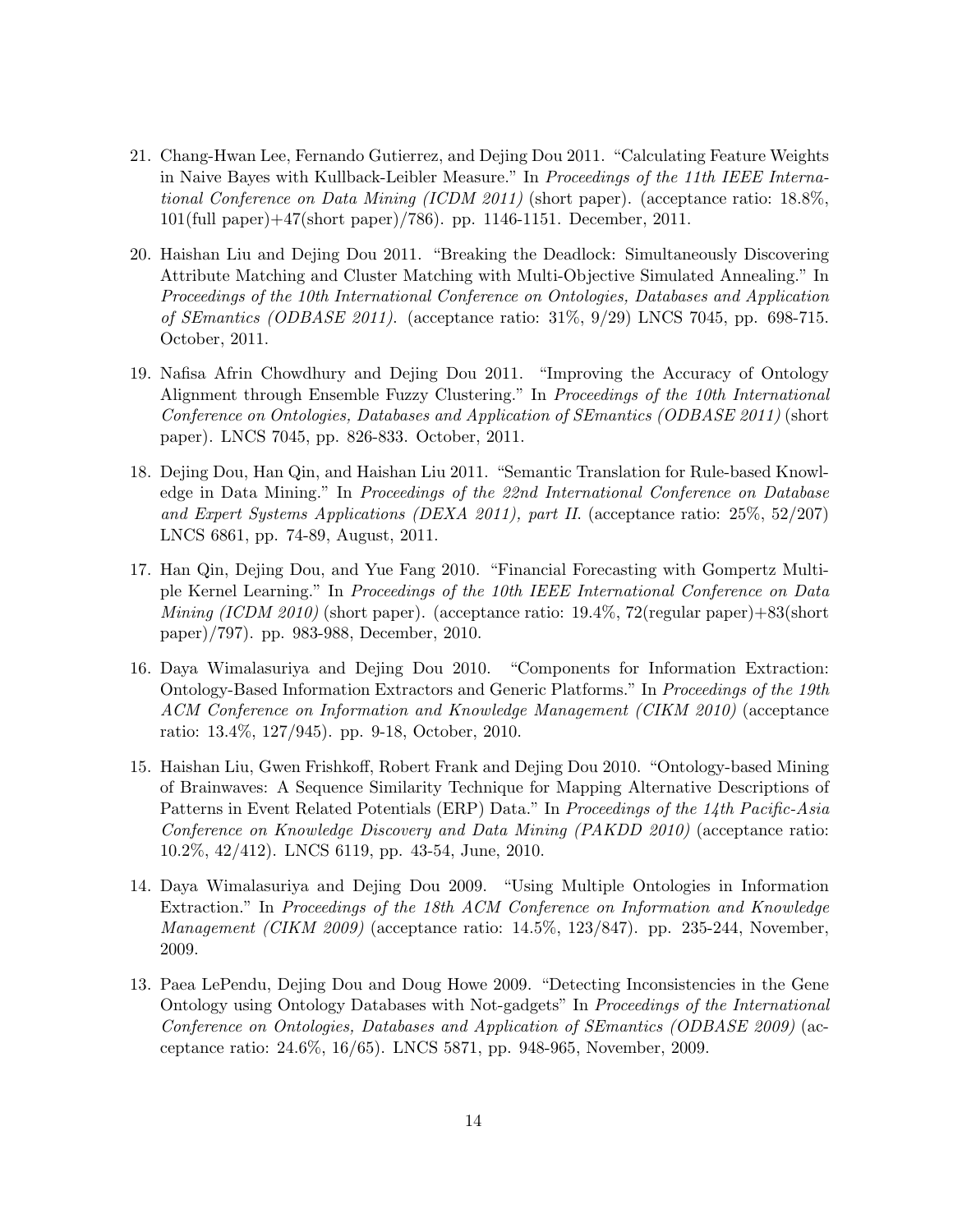- 12. Gwen Frishkoff, Paea LePendu, Robert Frank, Haishan Liu and Dejing Dou 2009. "Development of Neural Electromagnetic Ontologies (NEMO): Ontology-based Tools for Representation and Integration of Event-related Brain Potentials." In Proceedings of the International Conference on Biomedical Ontology (ICBO 2009). pp. 31-34, July, 2009.
- 11. Paea LePendu, Dejing Dou, Jiawei Rong and Gwen Frishkoff 2008. "Ontology Database: a New Method for Semantic Modeling and an Application to Brainwave Data." In Proceedings of the 20th International Conference on Scientific and Statistical Database Management (SSDBM 2008) (acceptance ratio: 34.5%, 29/84). LNCS 5069, pp. 313-330, July, 2008.
- 10. Jun Li, Dejing Dou, Shiwoong Kim, Han Qin and Yibo Wang 2007. "On Knowledge-Based Classification of Abnormal BGP Events." In Proceedings of International Conference on Information Systems Security (ICISS 2007) (short paper). LNCS 4812, pp. 267-271, December, 2007.
- 9. Han Qin, Dejing Dou and Paea LePendu 2007. "Discovering Executable Semantic Mappings Between Ontologies." In Proceedings of the International Conference on Ontologies, Databases and Application of SEmantics (ODBASE 2007). (acceptance ratio: 23.5%, 19/81). LNCS 4803, pp. 832-849, November, 2007.
- 8. Dejing Dou, Gwen Frishkoff, Jiawei Rong, Robert Frank, Allen Malony and Don Tucker 2007. "Development of NeuroElectroMagnetic Ontologies (NEMO): A Framework for Mining Brainwave Ontologies." In Proceedings of the 13th ACM International Conference on Knowledge Discovery and Data Mining (KDD'07). (acceptance ratio for full presentation: 8%, 40/513). pp. 270-279, August, 2007. (A Candidate for Best Research Paper Award).
- 7. Jongwan Kim, Dejing Dou, Haishan Liu and Donghwi Kwak 2007. "Constructing A User Preference Ontology for Anti-spam Mail Systems." In Proceedings of the 20th Canadian Conference on Artificial Intelligence (Canadian AI'07). (acceptance ratio: 17.7%, 46/260). LNCS/LNAI 4509, pp. 272-283, May, 2007.
- 6. Dejing Dou, Jun Li, Han Qin, Shiwoong Kim and Sheng Zhong 2007. "Understanding and Utilizing the Hierarchy of Abnormal BGP Events." In Proceedings of SIAM International Conference on Data Mining 2007 (SDM 2007) (short paper). (acceptance ratio: 25%, 36(full paper)+39(short paper)/300). pp. 467-472, April, 2007.
- 5. Daya Wimalasuriya, Sridhar Ramachandran and Dejing Dou 2007. "Clustering Zebrafish Genes Based on Frequent-Itemsets and Frequency Levels." In Proceedings of Pacific-Asia Conference on Knowledge Discovery and Data Mining 2007 (PAKDD 2007) (short paper). (acceptance ratio: 17.67%, 34(regular paper)+92(short paper)/730). LNCS 4426, pp. 912- 920, May, 2007.
- 4. Dejing Dou and Drew McDermott 2006a. "Deriving Axioms Across Ontologies." In Proceedings of International Joint Conference on Autonomous Agents and Multi-Agent Systems  $(AAMAS'06)$  (short paper) (acceptance ratio:  $47.6\%$ , [127(full paper)+135(short paper)]/550). pp. 952-954, May, 2006. (We are invited to submit an extended version of this paper to the post-proceedings of DALT 2006.)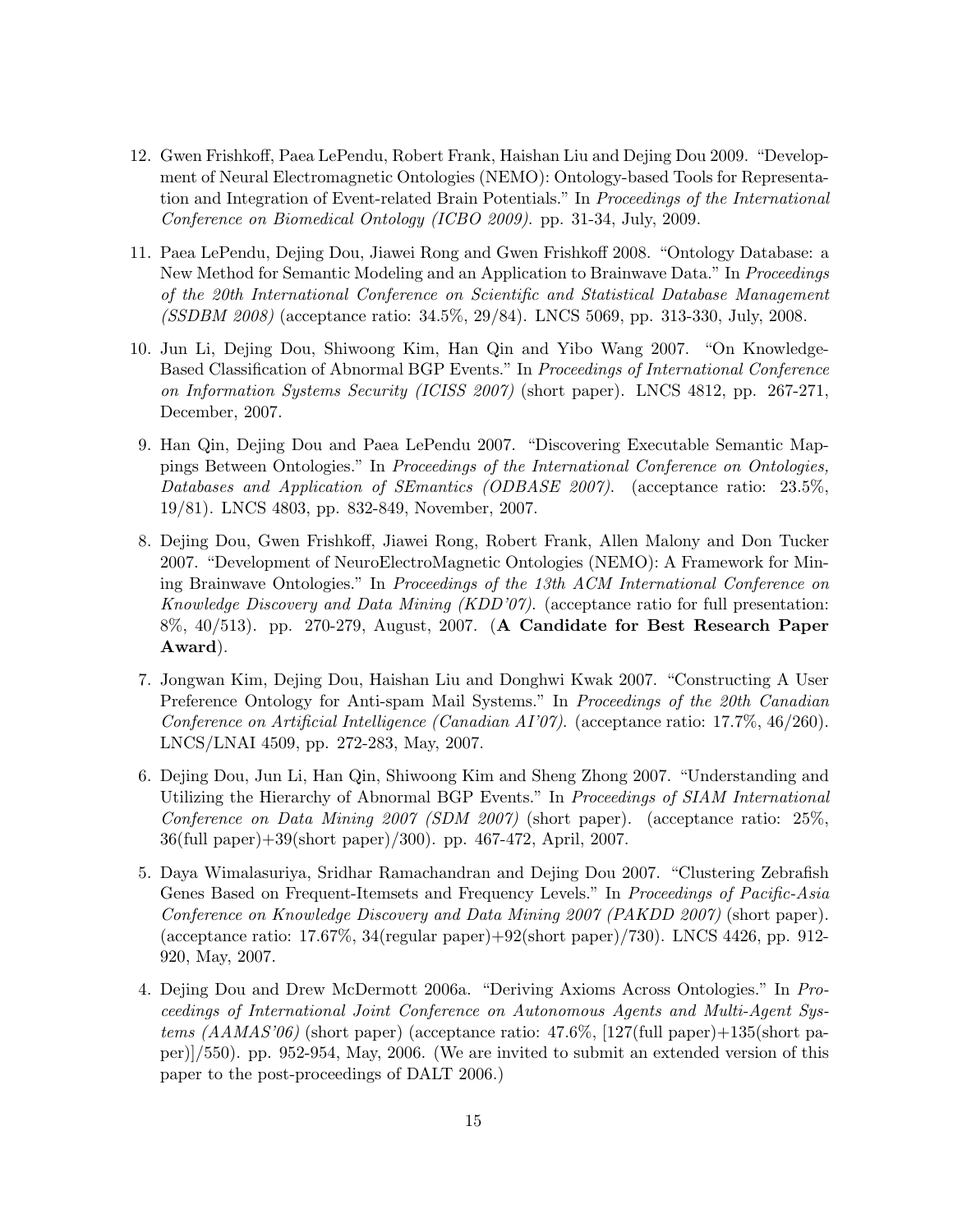- 3. Dejing Dou and Paea LePendu 2006. "Ontology-based Integration for Relational Databases." In Proceedings of ACM Symposium on Applied Computing (SAC) 2006 (DBTTA Track) (acceptance ratio: 32.4%, 300/927). pp. 461-466, April, 2006.
- 2. Dejing Dou, Drew McDermott, and Peishen Qi 2003. "Ontology Translation on the Semantic Web." In Proceedings of Internationl Conference on Ontologies, Databases and Applications of SEmantics (ODBASE 2003) (acceptance ratio: 23.3%, 27/116). LNCS 2888, Springer-Verlag 2003, pp. 952-969, November, 2003. (We are invited to submit an extended version of this paper to Journal on Data Semantics.)
- 1. Drew McDermott and Dejing Dou 2002. "Representing disjunction and quantifiers in RDF." In Proceedings of International Semantic Web Conference (ISWC 2002)(acceptance ratio: 30.1%, 40/133). LNCS 2342, Springer-Verlag 2002, pp. 250-263, June, 2002.

#### Invited Papers

- 4. Sabin Kafle, Nisansa de Silva, Dejing Dou 2019. "An Overview of Utilizing Knowledge Bases in Neural Networks for Question Answering." In Proceedings of the 20th IEEE International Conference on Information Reuse and Integration for Data Science (IRI 2019). (Invited Paper), pp. 326-333, July/August, 2019.
- 3. Dejing Dou, Hao Wang, and Haishan Liu 2015. "Semantic Data Mining: A Survey of Ontology-based Approaches." In Proceedings of the 9th IEEE Conference on Semantic Computing (ICSC 2015). (Invited Paper), pp. 244-251. February, 2015.
- 2. Dejing Dou and Drew McDermott 2006b. "Towards Theory Translation." In Post-Proceedings of The 4th International Workshop on Declarative Agent Languages and Technologies (DALT 2006) (Invited Paper) LNCS/LNAI 4327, Springer-Verlag 2006, pp. 16-28. December, 2006.
- 1. Dejing Dou, Drew McDermott and Peishen Qi 2005b "Ontology Translation by Ontology Merging and Automated Reasoning." In Ontologies for Agents: Theory and Experiences, (Whitestein Series in Software Agent Technologies and Autonomic Computing) (best papers from the proceedings of OAS2002, OMAS2002 and OAS2003), pp. 73-94. March, 2005.

#### Peer Reviewed Workshop Papers

- 9. Jingshan Huang, Fernando Gutierrez, Dejing Dou, Judith A. Blake, Karen Eilbeck, Darren A. Natale, Barry Smith et al. 2015 "A Semantic Approach for Knowledge Capture of MicroRNA-target Gene Interactions." In Proceedings of BIBM'15 2015 International Workshop on Biomedical and Health Informatics. pp. 975-982. November, 2015.
- 8. Shangpu Jiang, Daniel Lowd, and Dejing Dou 2015. "A Probabilistic Approach to Knowledge Translation." In Proceedings of the fifth Statistical Relational AI Workshop at UAI  $'15$  (StaRAI-15). July, 2015.
- 7. Shangpu Jiang, Daniel Lowd, and Dejing Dou 2015. "Ontology Matching with Knowledge Rules." In Proceedings of the fifth Statistical Relational AI Workshop at UAI '15 (StaRAI-15). July, 2015.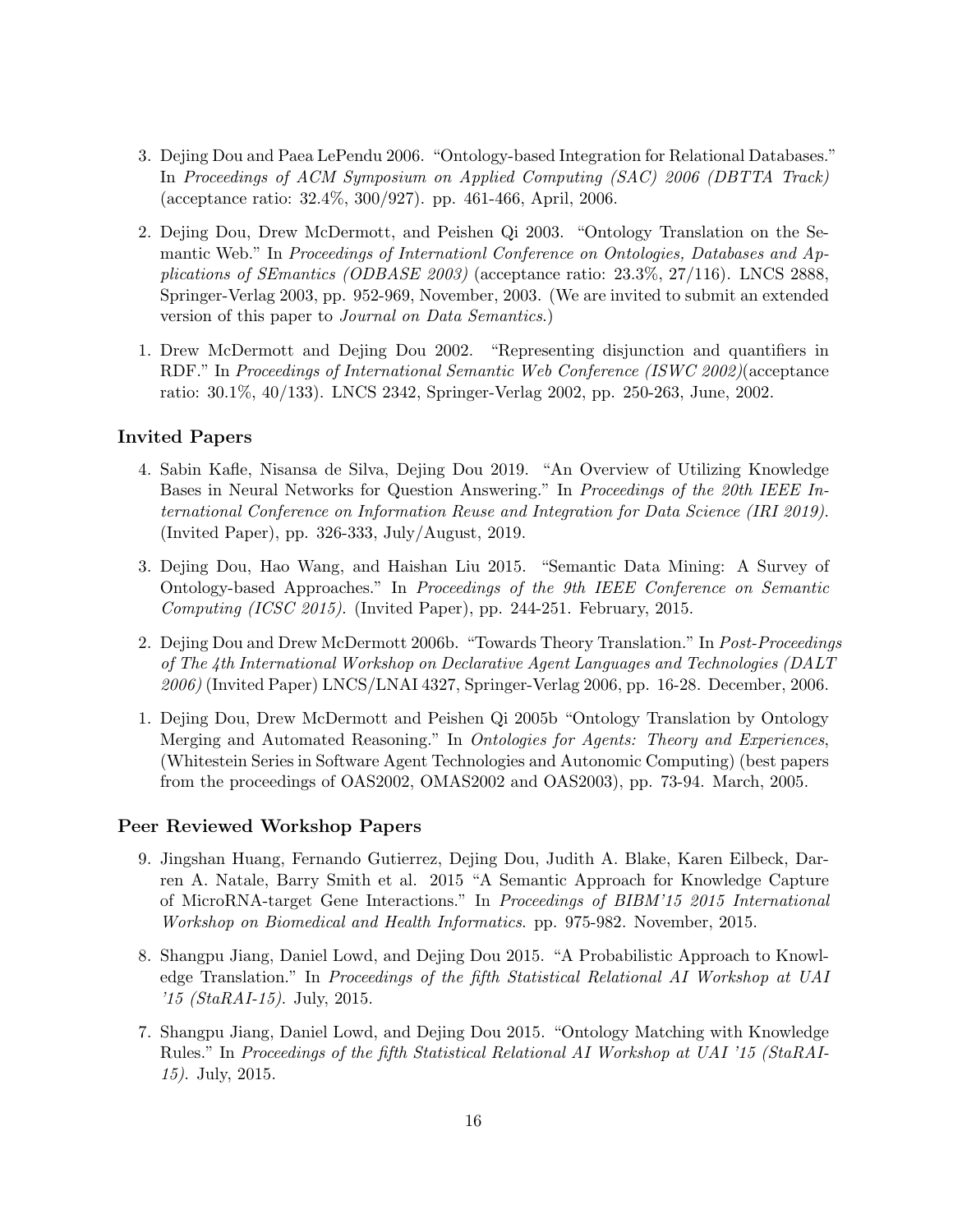- 6. Shangpu Jiang, Daniel Lowd, and Dejing Dou 2012. "Using Markov Logic to Refine an Automatically Extracted Knowledge Base." In Proceedings of the 2nd Statistical Relational AI Workshop at UAI '12 (StaRAI-12). August, 2012.
- 5. Haishan Liu and Dejing Dou 2008. "An Exploration of Understanding Data Heterogeneity through Data Mining." In Proceedings of KDD'08 Workshop on Mining Multiple Information Sources (ACM MMIS 2008). pp. 18-25. August, 2008.
- 4. Jiawei Rong, Dejing Dou, Gwen Frishkoff, Robert Frank, Don Tucker and Allen Malony 2007. "A Semi-automatic Framework for Mining ERP Patterns." In Proceedings of the 2007 IEEE International Symposium on Data Mining and Information Retrieval (IEEE DMIR-07). pp. 329-334. May, 2007.
- 3. Dejing Dou, Jeff Z. Pan, Han Qin and Paea LePendu 2006. "Towards Populating and Querying the Semantic Web." In Proceedings of 2nd International workshop on Scalable Semantic Web Knowledge Base Systems (SSWS 2006) (acceptance ratio: 60%, 9/15), pp. 129-142, co-located with ISWC 2006, November, 2006.
- 2. Dejing Dou, Paea LePendu, Shiwoong Kim and Peishen Qi 2006. "Integrating Databases into the Semantic Web through an Ontology-based Framework." In Proceedings of the third International Workshop on Semantic Web and Databases (SWDB'06) (acceptance ratio for full paper: 23.8%, 5/21), pp. 54 (Electronic publication, 10 pages), co-located with ICDE 2006, April, 2006.
- 1. Dejing Dou, Drew McDermott, and Peishen Qi 2002 "Ontology Translation by Ontology Merging and Automated Reasoning." In Proceedings of EKAW2002 Workshop on Ontologies for Multi-Agent Systems (OMAS 2002). pp. 3-18, October, 2002. (We are invited to submit an extended version to a volume of best papers from the proceedings of OAS2002, OMAS2002 and OAS2003.)

### Posters

- 8. Fernando Gutierrez, Daya C. Wimalasuriya, and Dejing Dou 2011. "Using Information Extractors with the Neural ElectroMagnetic Ontologies." In Proceedings of the 10th International Conference on Ontologies, Databases and Application of SEmantics (ODBASE 2011) (poster paper). LNCS 7046, pp. 31-32. October, 2011.
- 7. Haishan Liu, Gwen Frishkoff, Robert Frank and Dejing Dou 2009. "Mapping ERP patterns from heterogeneous datasets: A simulation study." Poster in the 15th Annual Meeting of the Organization for Human Brain Mapping. June, 2009.
- 6. Gwen Frishkoff, Robert Frank, Haishan Liu and Dejing Dou 2008. "Combining top-down and bottom-up methods for ERP pattern classification." Poster and **Invited Oral Pre**sentation in the 14th Annual Meeting of the Organization for Human Brain Mapping. June, 2008.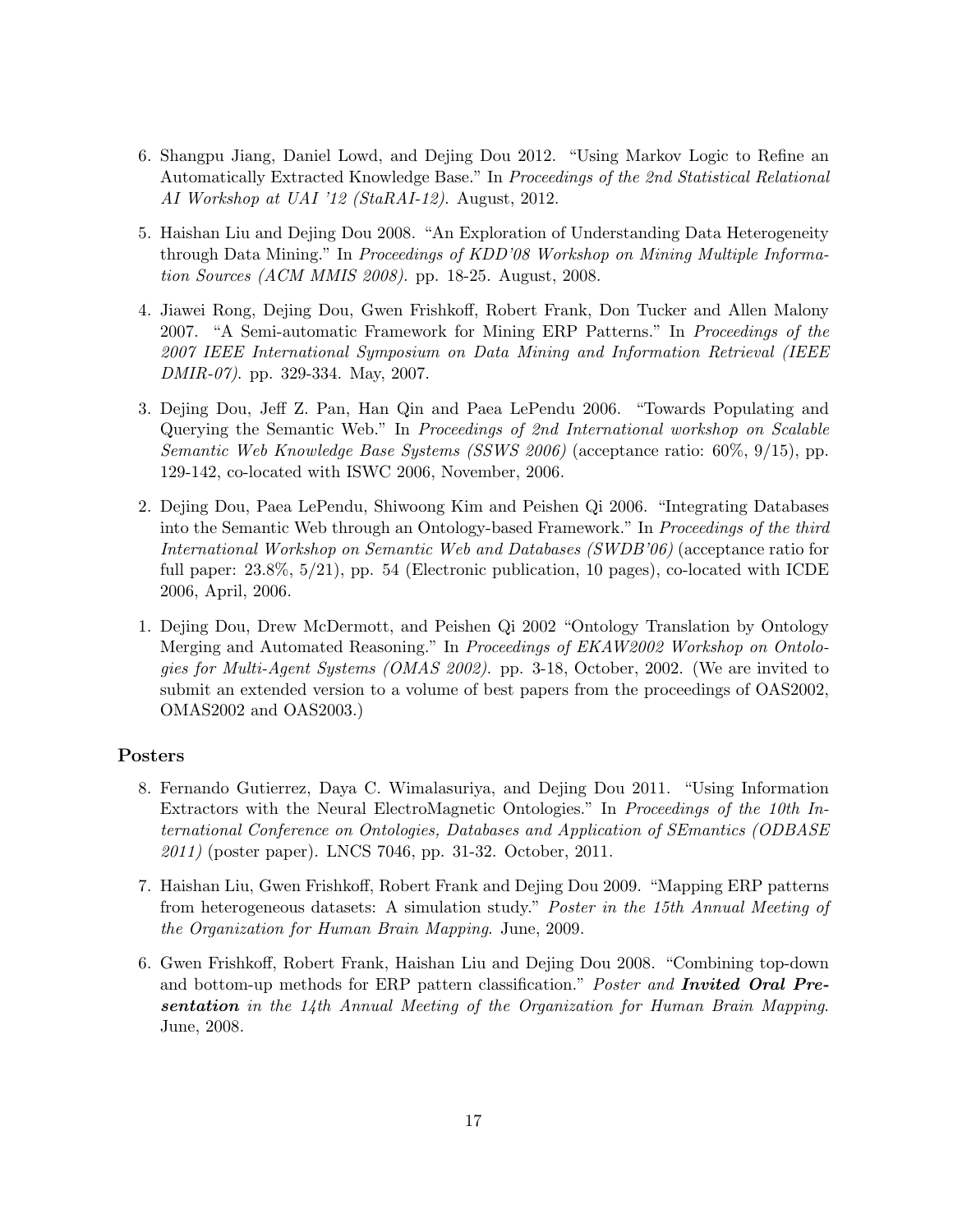- 5. Jiawei Rong, Dejing Dou, Gwen Frishkoff, Robert Frank, Allen Malony and Don Tucker 2007. "A Semi-automatic Framework for Mining ERP Patterns." Poster in the 13th Annual Meeting of the Organization for Human Brain Mapping. June, 2007.
- 4. Robert Frank, Gwen Frishkoff, Dejing Dou 2007. "An automated system for EM pattern separation, classification, and labeling." Poster in the 13th Annual Meeting of the Organization for Human Brain Mapping. June, 2007.
- 3. Gwen Frishkoff, Dejing Dou, Paea LePendu, Allen Malony and Don Tucker 2006. "The Neural ElectroMagnetic Ontology (NEMO) System: Design and Implementation of a Sharable EEG/MEG Database with ERP ontologies." Poster in the 12th Annual Meeting of the Organization for Human Brain Mapping. June, 2006.
- 2. Dejing Dou and Paea LePendu 2005. "Ontology-based Integration for Relational Data." In Proceedings of International Conference on Ontologies, Databases and Applications of SEmantics (ODBASE 2005) (poster paper) (acceptance ratio:  $36.8\%$ , [25(full paper)+7(short paper)+10(poster paper)]/114). LNCS 3762, Springer-Verlag 2005, pp. 35-36, November, 2005.
- 1. Dejing Dou, Drew McDermott, and Peishen Qi 2003 "Ontology Translation: Available Today." In Posters and Demonstrations of International Semantic Web Conference (ISWC2003). pp. 43-44, October, 2003.

### PATENTS

1. 2016 Detecting Semantic Errors in Text Using Ontology-Based Extraction Rules Issue Date: 9/13/2016 United States Patent Number 9442917 Inventors: Dejing Dou and Steven Fickas

# STUDENTS, POSTDOCS, VISITING SCHOLARS

#### Current Students

- Sabin Kafle (Ph.D. student since 2013)
- Nisansa de Silva (Ph.D. student since 2014)
- Amir Veyseh (Ph.D. student since 2018)
- Adam Noack (Ph.D. student since 2018)
- Luis Nateras (Ph.D. student since 2018)
- Qiuhao Lu (Ph.D. student since 2018)
- Gong Zhang (Ph.D. student since 2019)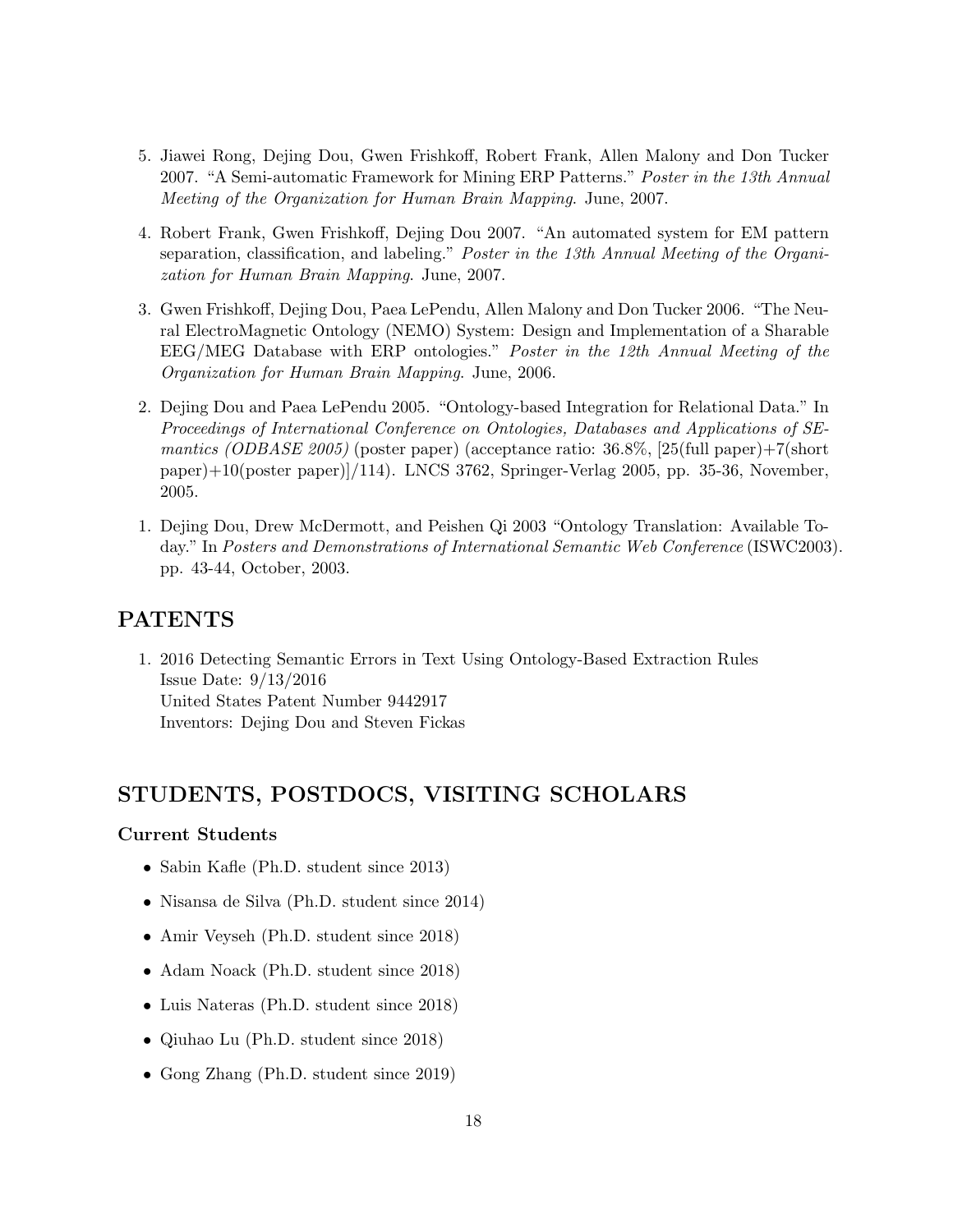• Isaac Ahern (Ph.D. student since 2019)

#### Former Thesis Students and Postdocs (Primary Advisor)

- Peter Lovett (B.S. Honors Thesis: An Exploration of Style Transfer Through Iterative Editing, June, 2019, PhD Student, University of Arizona)
- Jiazhen Cao (B.S. Honors Thesis: A Case Study for Predicting in-Hospital Mortality by Utilizing the Hyperbolic Embedding of ICD-9 Medical Ontology, June, 2019, Masters Student, CMU)
- Yehui Zhang (M.S. Thesis: Prediction of ICD-9 Code Assignment Using Attention-based Convolutional Neural Networks, January, 2019, Software Engineer, Google)
- Javid Ebrahimi (Ph.D. Thesis: Robustness of Neural Networks for Discrete Input: An Adversarial Perspective, co-advised with Daniel Lowd, December, 2018, Research Scientist, Visa Research)
- Shravan Kale (M.S. Thesis: Understanding Perceived Sense of Movement In Static Visuals Using Deep Learning, June, 2018, Research Assistant, University of Oregon)
- Yang Zhou (Research Associate on *Graph Embedding and Deep Learning*, April to July, 2017; Assistant Professor, Auburn University)
- NhatHai Phan (Postdoc Research Associate on Social Network Analysis, Deep Learning, and Health Informatics, 2013 - 2016; Assistant Professor, New Jersey Institute of Technology)
- Fernando Gutierrez (Ph.D. Thesis: A Hybrid Approach for Ontology-based Information Extraction, December, 2015; Postdoc, Adolfo Ibanez University, Chile)
- Shangpu Jiang (Ph.D. Thesis: Knowledge Base Refinement and Knowledge Translation with Markov Logic Networks, co-advised with Daniel Lowd, November, 2015; Software Engineer, Google)
- Adam Martini (B.S. Honors Thesis: Integrating Metadata and Data Syntax Translation, June 2013)
- Haishan Liu (Ph.D. Thesis: A Graph-based Approach for Semantic Data Mining, August 2012; Senior Software Engineer, LinkedIn)
- Daya Wimalasuriya (Ph.D. Thesis: Use of Ontologies in Information Extraction, January 2011; Software Development Engineer, Amazon.com, Inc.)
- Paea LePendu (Ph.D. Thesis: *Ontology Databases*, January 2010; Postdoc, Stanford University)
- Amanda Hosler (B.S. Honors Thesis: Using Inductive Logic Programming to Map Ontologies: First Steps towards InductiveMerge, June 2006)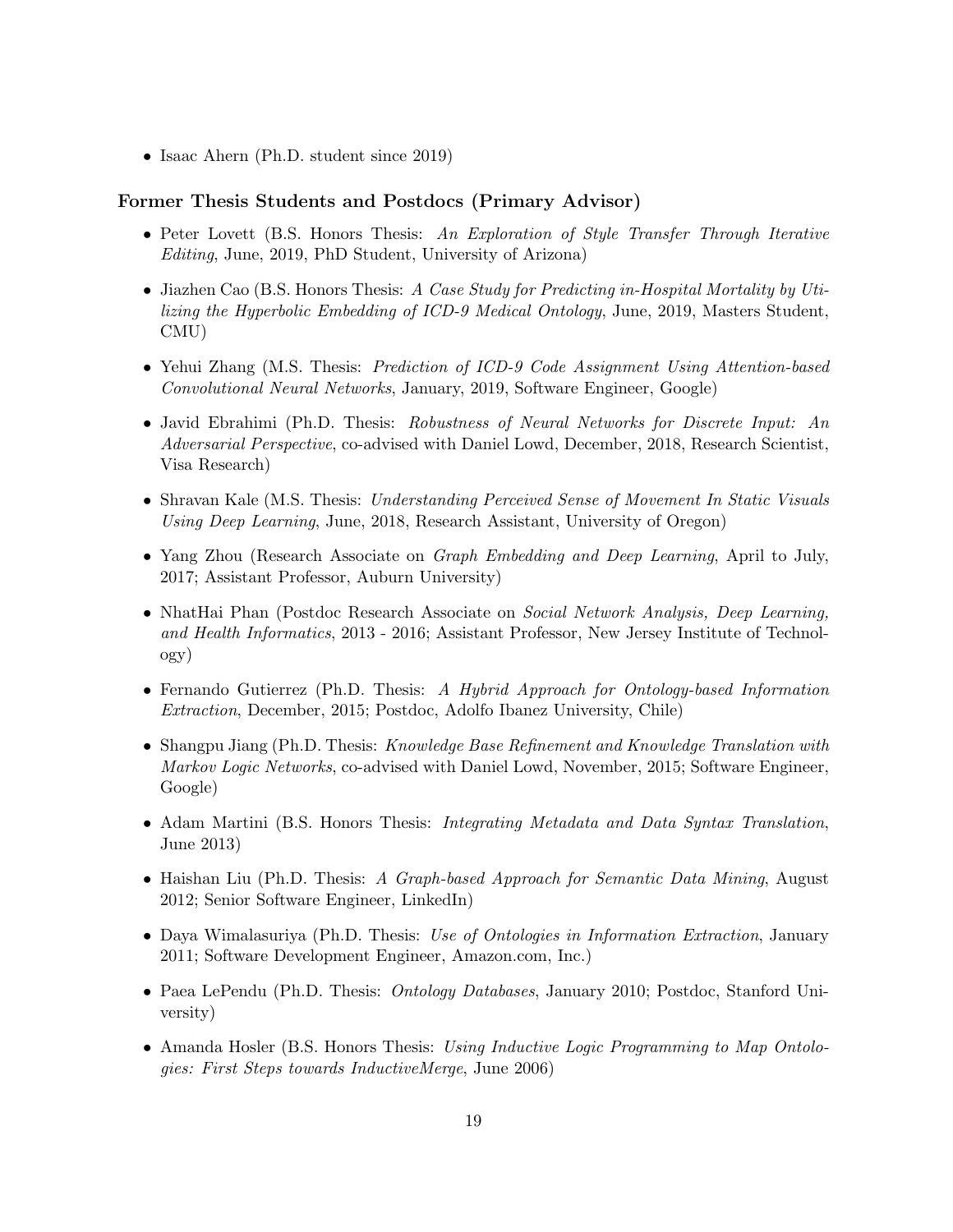### Former Research Students (Primary Advisor)

• Amnay Amimeur (Ph.D. student 2015-2018), Hao Wang (Ph.D. student 2011-2016), Adam Martini (MS'14, NSF REU student 2012-2013, Concentric Sky), Nafisa Chowdhury (MS'11, Ph.D. student 2011-2013, Intel), Jing Tian (Ph.D. student 2012-2013), Hang Xu (BS'11), Vincent Yip (Ph.D. student 2010-2011), Han Qin (Ph.D. student 2005-2010, Facebook), David Lebech (MS'10), Brad Pitcher (MS'09), Jiawei Rong (MS'08, Ph.D. student 2005- 2008, Microsoft), Jigme Tenzing (MS'08), Donghwi Kwak (MS student 2005-2007), Mike Matloff (BS'06), Shiwoong Kim (MS'06), Darren Brown (Ph.D. student 2005), Vikash Agarwal (MS'05, Cisco Systems).

### Former Visiting Scholars (Primary Advisor)

- Chang-Hwan Lee (visiting scholar from DongGuk University, Korea; 2009-2011)
- Jongwan Kim (visiting scholar from Daegu University, Korea; 2006-2008)

### Other Students (Committee Member)

• Kanika Sood (Ph.D.'19), Sara Riazi (Ph.D.'19), Amirmohammad Rooshenas (Ph.D.'17), MohamadAli Torkamani (Ph.D.'16), Kanika Sood, Amirmohammad Rooshenas, Adnan Salman (Ph.D.'09), Jeremy Ludwig (Ph.D.'08), Kai Li (Ph.D.'07), Peter Boothe, John Frishkio-Lasseter (Ph.D.'06), Mahshid Yar Mohammadi, Victor Hanson-Smith,

# ACADEMIC ACTIVITIES:

### Program Chairs

- Program co-chairs for the 19th IEEE International Conference on Machine Learning and Applications (ICMLA), Orlando, FL. December, 2020.
- Technical Program co-chairs for the 1st Forum on Frontiers of Science and Engineering (FFSE): Everything towards AI, Seattle, WA. May, 2018.
- Program co-chairs for the 12th International Conference on Ontologies, DataBases, and Applications of Semantics (ODBASE 2013), Graz, Austria. September, 2013.
- Program co-chairs for the 30th IEEE International Performance Computing and Communication Conference (IPCCC 2011), Orlando, Florida, USA. November, 2011.
- Program co-chairs for the Second International Symposium on Data, Privacy, & E-Commerce (ISDPE 2010), Buffalo/Niagara Falls, New York, USA. September, 2010

### Organizing Committee, Area Chairs, Senior Program Committee Members

• Area Chair for Thirty-Fifth Conference on Neural Information Processing Systems (NeurIPS 2021), December, 2021.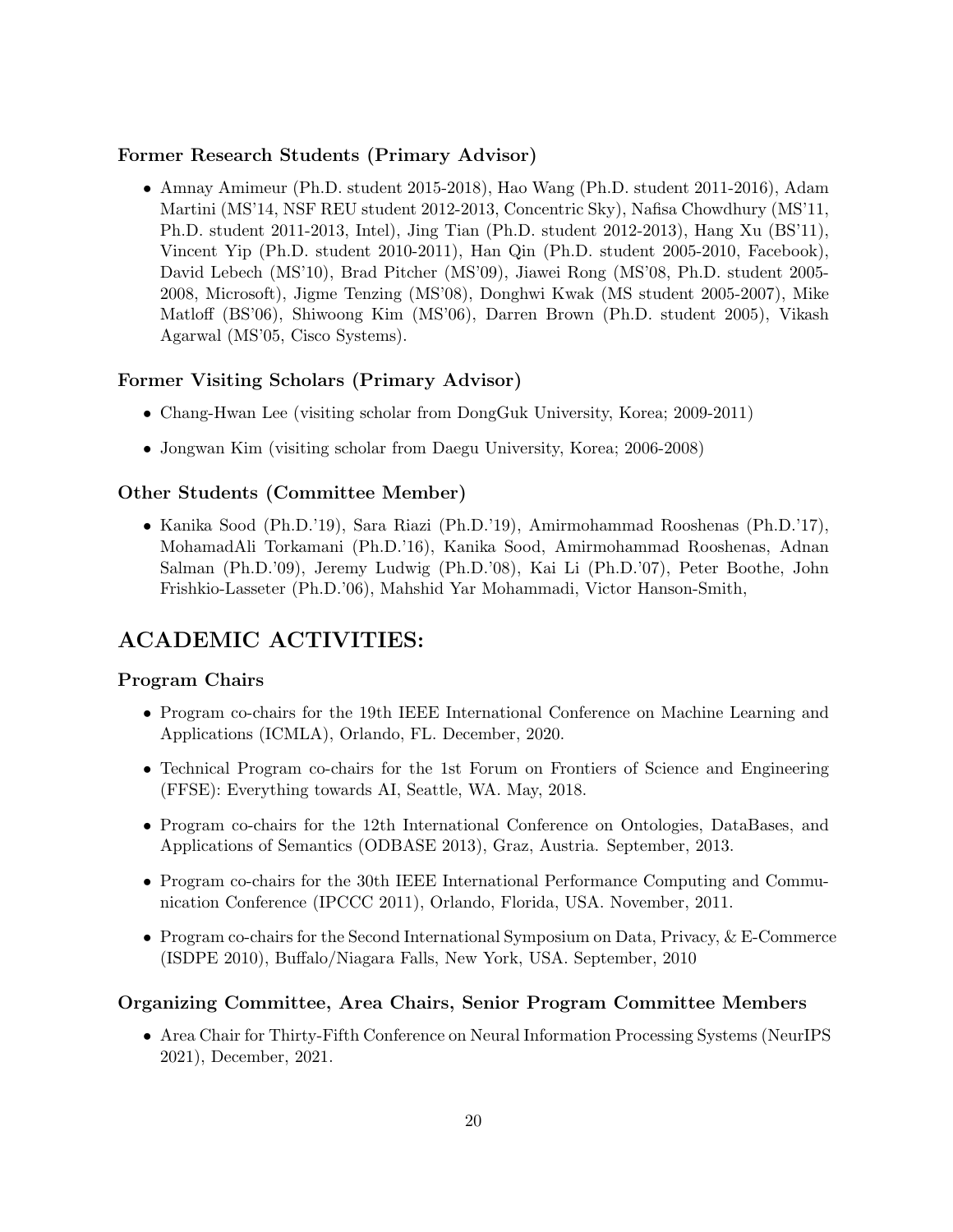- Senior Program Committee member for the Thirtieth International Joint Conference on Artificial Intelligence (IJCAI 2021) , August, 2021.
- Co-General Chair of NeurIPS-20 Workshop on Scalability, Privacy, and Security in Federated Learning (SpicyFL 2020), December, 2020.
- Senior Program Committee member for the Thirty-fourth AAAI Conference on Artificial Intelligence (AAAI 2020), February, 2020.
- Finance Chair for the IEEE International Conference on Data Mining (ICDM 2019), November, 2019.
- Co-General Vice-Chair for the 36th IEEE International Performance Computing and Communications Conference (IPCCC), December, 2017.
- Panel Co-chair for the 10th IEEE International Conference on Semantic Computing (ICSC) 2017), San Diego, California, USA. January/February, 2017.
- Area Chair for the IEEE International Conference on Tools with Artificial Intelligence (ICTAI), November, 2016.
- Co-chair of the best paper award committee for the 10th IEEE International Conference on Semantic Computing (ICSC 2016), Laguna Hills, California, USA. February, 2016.
- Senior Program committee member for the IEEE International Conference on Healthcare Informatics (ICHI 2015), October, 2015.
- Co-Founder of the International Consortium for EEG/ERP Ontology Development and Data Sharing, October, 2006.

#### Program Committee Members

- Program Committee member for the AAAI Conference on Artificial Intelligence (AAAI) 2021, 2020, 2019.
- Program committee member for the International Conference on Big Data & Analytics (BDA) 2013.
- Program committee member for the International Congress on Computer Applications and Computational Science (CACS) 2010.
- Program committee member for the ACM International Conference on Information and Knowledge Management (CIKM) 2019 (Long and Short Paper Tracks), 2016 (Industry Track), 2011, 2010.
- Program committee member for the International Conference on Computational Intelligence and Security (CIS) 2008.
- Program committee member for the International Conference on Data Management Technologies and Applications (DATA) 2014.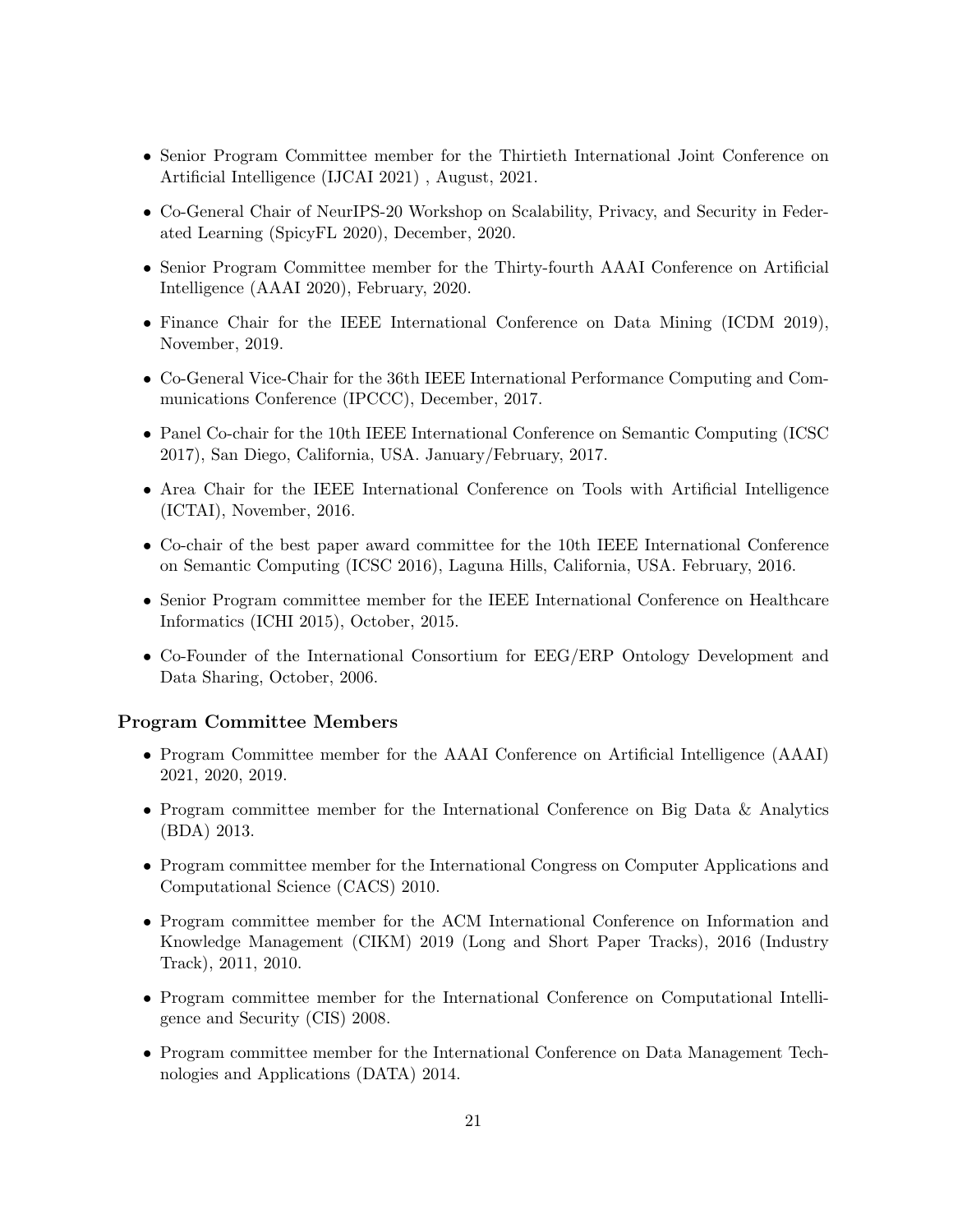- Program committee member for the International Conference on Data Warehousing and Knowledge Discovery (DaWaK) 2019, 2018, 2017, 2016, 2015, 2014, 2013, 2012, 2011.
- Program committee member for the International Conference on Database and Expert Systems Applications (DEXA), 2019, 2018, 2017, 2016, 2015, 2014, 2013, 2012, 2011, 2010, 2009.
- Program committee member for the IEEE International Conference on Data Science and Advanced Analytics (DSAA) 2017, 2016, 2015, 2014.
- Program committee member for the European Conference on Machine Learning and Principles and Practice of Knowledge Discovery in Databases (ECML/PKDD) 2010, 2008.
- Program committee member for the European Intelligence and Security Informatics Conference (EISIC) 2011.
- Program committee member for the European Semantic Web Conference (ESWC), 2018 (Research, Workshops and Tutorials), 2016, 2015.
- Program committee member for the IEEE-GrC (Granular Computing Conference) 2009, 2008, 2007, 2006.
- Program committee member for the annual IEEE International Conference on High Performance Computing (HiPC) 2018.
- Program committee member for the IEEE International Conference on Big Knowledge (ICBK) 2017.
- Program committee member for the IEEE International Conference on Data Mining (ICDM) 2020, 2019, 2018, 2017, 2016, 2015, 2014, 2013, 2011, 2010, 2009.
- Program committee member for the IEEE International Conference on Healthcare Informatics (ICHI) 2016.
- Program committee member for the International Conference on Machine Learning (ICML) 2021.
- Program committee member for the IEEE International Conference on Machine Learning and Applications (ICMLA) 2019, 2017, 2016, 2015, 2014, 2013, 2012, 2011, 2010.
- Program committee member of the International Conference on Man-Machine Interactions (ICMMI) 2015, 2013, 2011.
- Program committee member for the International Semantic Web Conference (ISWC) 2021, 2020.
- Program committee member for the International Joint Conference on Artificial Intelligence (IJCAI) 2021, 2020, 2019, 2018, 2011.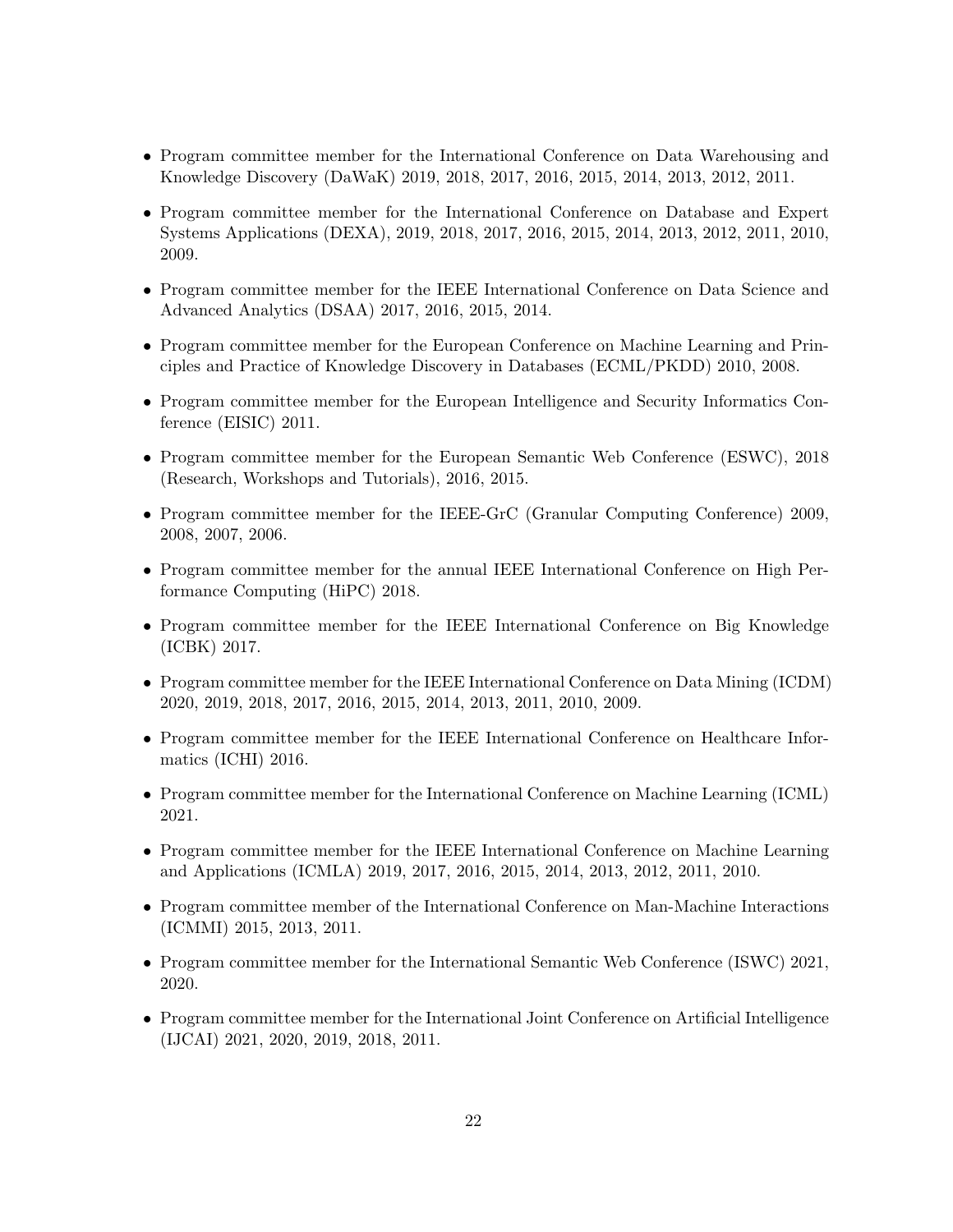- Program committee member for the IEEE International Performance Computing and Communication Conference (IPCCC) 2009.
- Program committee member for the Joint International Semantic Technology Conference (JIST) 2019, 2018, 2017, 2016, 2015, 2014, 2013, 2012, 2011.
- Program committee member for the ACM SIGKDD Conference on Knowledge Discovery and Data Mining (KDD) 2021, 2020, 2019, 2018, 2016, 2013 (Demo Track), 2008.
- Program committee member for the International Conference on Knowledge Discovery and Information Retrieval (KDIR) 2015, 2014, 2013, 2012, 2011, 2010, 2009.
- Program committee member for the Annual Conference of the North American Chapter of the Association for Computational Linguistics (NAACL) 2021
- Program committee member for the International conference on Ontologies, DataBases, and Applications of Semantics (ODBASE) 2016, 2015, 2012,
- Program committee member for the Pacific-Asia Conference on Knowledge Discovery and Data Mining (PAKDD) 2020, 2018, 2017, 2016, 2015, 2014, 2012, 2009.
- Program committee member for the SIAM International Conference on Data Mining (SDM) 2009, 2008.
- Program committee member for the Scientific and Statistical Database Management Conference (SSDBM) 2011.
- Program committee member for Conference on Technologies and Applications of Artificial Intelligence (TAAI) 2013, 2012, 2011.
- Program committee member for the APWeb-WAIM Joint Conference on Web and Big Data (APWeb-WAIM) 2018, 2017, 2016, 2015, 2014, 2013.
- Program committee member for International Workshop on Data Management and Analytics for Medicine and Healthcare (DMAH), in Conjunction with VLDB 2017, 2016, 2015.
- Program committee member for the First International Symposium on Data, Privacy, and E-Commerce (ISDPE'07), August, 2007.
- Program committee member for the first International workshop on Knowledge Discovery and Data Mining Meets Linked Open Data (Know@LOD) co-located with ESWC 2012, May, 2012.
- Program committee member for the ICDM-09 Workshop on Mining Multiple Information Sources (MMIS) 2009.
- Program committee member for the KDD-08 Workshop on Mining Multiple Information Sources (MMIS) 2008.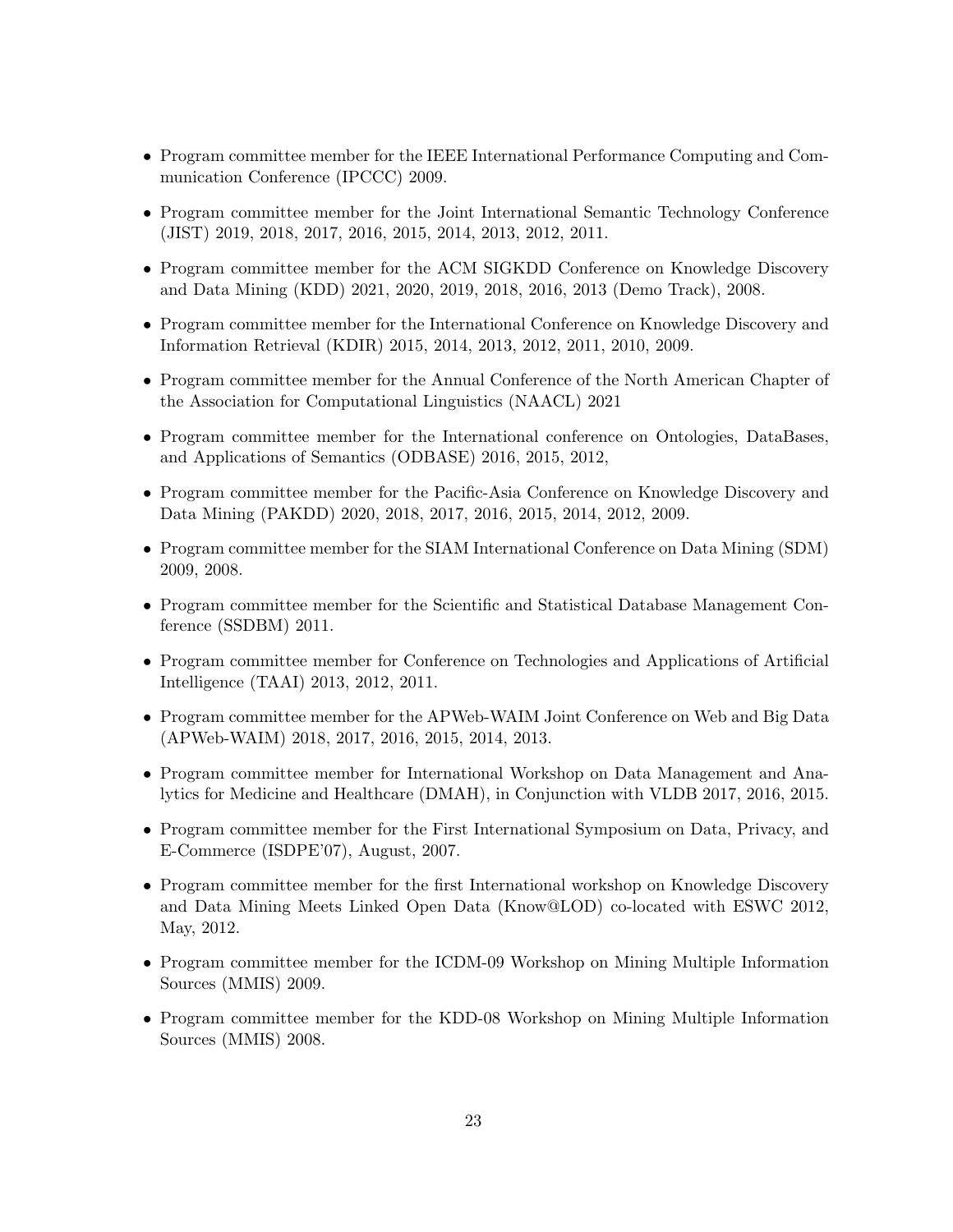- Program committee member for the 2005 IEEE-ICDM Workshop on MultiAgent Data Warehousing and MultiAgent Data Mining, October, 2005.
- Program committee member for the AAAI'07 Workshop on Semantic E-Science, July, 2007.
- Program committee member for the 2008 AAAI Spring Symposium Series on Semantic Scientific Knowledge Integration (SSKI) 2008.
- Program committee member for WWW 2008 Posters, April, 2008.

#### Grant Proposal Review

- Panelist (Scientific Chair) for NIH/NIDA SBIR, July, 2019.
- Panelist for NIH/NCATS, May, 2019.
- Grant Review for NSF IIS, March, 2019.
- Panelist for NIH/NCATS, February, 2019.
- Panelist for NSF FW-HTF, June, 2018.
- Panelist for NIH CSR/SEP, November, 2017.
- Panelist for NSF BIGDATA, June, 2017.
- Grant Review for JDRF, April, 2017.
- Grant Review for the Netherlands Organization for Scientific Research (NWO), April, 2017.
- Grant Review for NIH CSR/SEP, February, 2017.
- Panelist for NIH CSR/BD2K, October, 2016.
- Grant Review for CRDF Global, August, 2016.
- Review Panelist for NIH CSR/BCHI, June, 2016.
- Panelist for NIH CSR/BD2K, February, 2016.
- Grant Review for Medical Research Council (UK), January, 2015.
- Grant Review for NSF CBET, May, 2014.
- Review Panelist for NIH/NCATS, April/May, 2013.
- Panelist for NSF IIS, January, 2013.
- Grant Review for the Council for Physical Sciences of the Netherlands Organization for Scientific Research (NWO), November, 2012.
- Panelist for the NIH BDMA Study Section, October, 2012.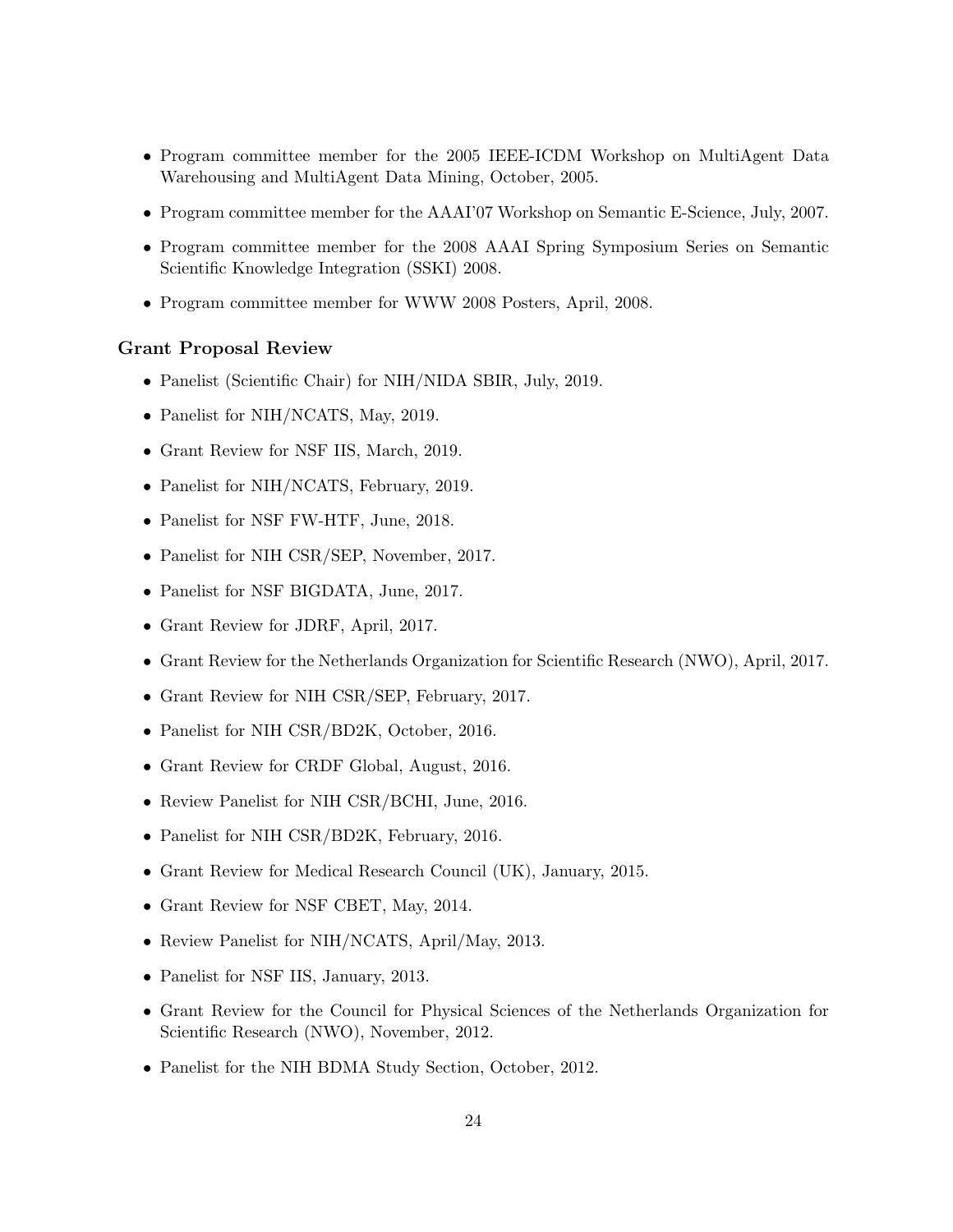- Grant Review for NSF IIS, July, 2012.
- Grant Review for CHIST-ERA, French National Research Agency (ANR), March, 2012.
- Grant Review for Maryland Technology Transfer and Commercialization Program, 2011.
- Grant Review for LSU Gulf Research Initiative funded by BP, 2011.
- Grant Review for Louisiana Board of Regents, December, 2008.
- Panelist for NSF CDI, February, 2008.
- Panelist for NSF IIS, February, 2008.
- Panelist for NSF IIS, June, 2007.
- Panelist for NSF OCI, April, 2007.
- Grant Review as a suggested Expert for The Netherlands Organization for Scientific Research (NWO), February, 2007.

#### Editorships of Journals

- Editor-in-Chief of AIMS Electronic Research Archive, 2021 -
- Editorial Board of PLOS ONE, 2017 -
- Editorial Board of Journal of Intelligent Information Systems (JIIS), Springer, 2014 -
- Leading Guest Editor for Special Issue on ODBASE 2013 Selected Papers for Journal on Data Semantics, Springer, 2014.
- Leading Guest Editor for Special Issue on "Medical and Health Data Analysis in the Age of Big Data" of Computational and Mathematical Methods in Medicine, Hindawi, 2013.
- Editorial Board of Journal on Data Semantics (JoDS), Springer, 2011 -

#### Paper Review for Journals and Conferences

- ACM Computing Reviews: December, 2015; August, 2014; January, 2013;
- Journal of Ambient Intelligence and Humanized Computing: February, 2012;
- International Journal on Artificial Intelligence Tools: August, 2015;
- Journal of Biomedical Informatics (JBI): October, 2007;
- IEEE Journal of Biomedical and Health Informatics (JBHI): September, 2015;
- International Journal of Computers and Applications: August, 2015;
- Computers in Biology and Medicine (CBM): May, 2017; September, 2015;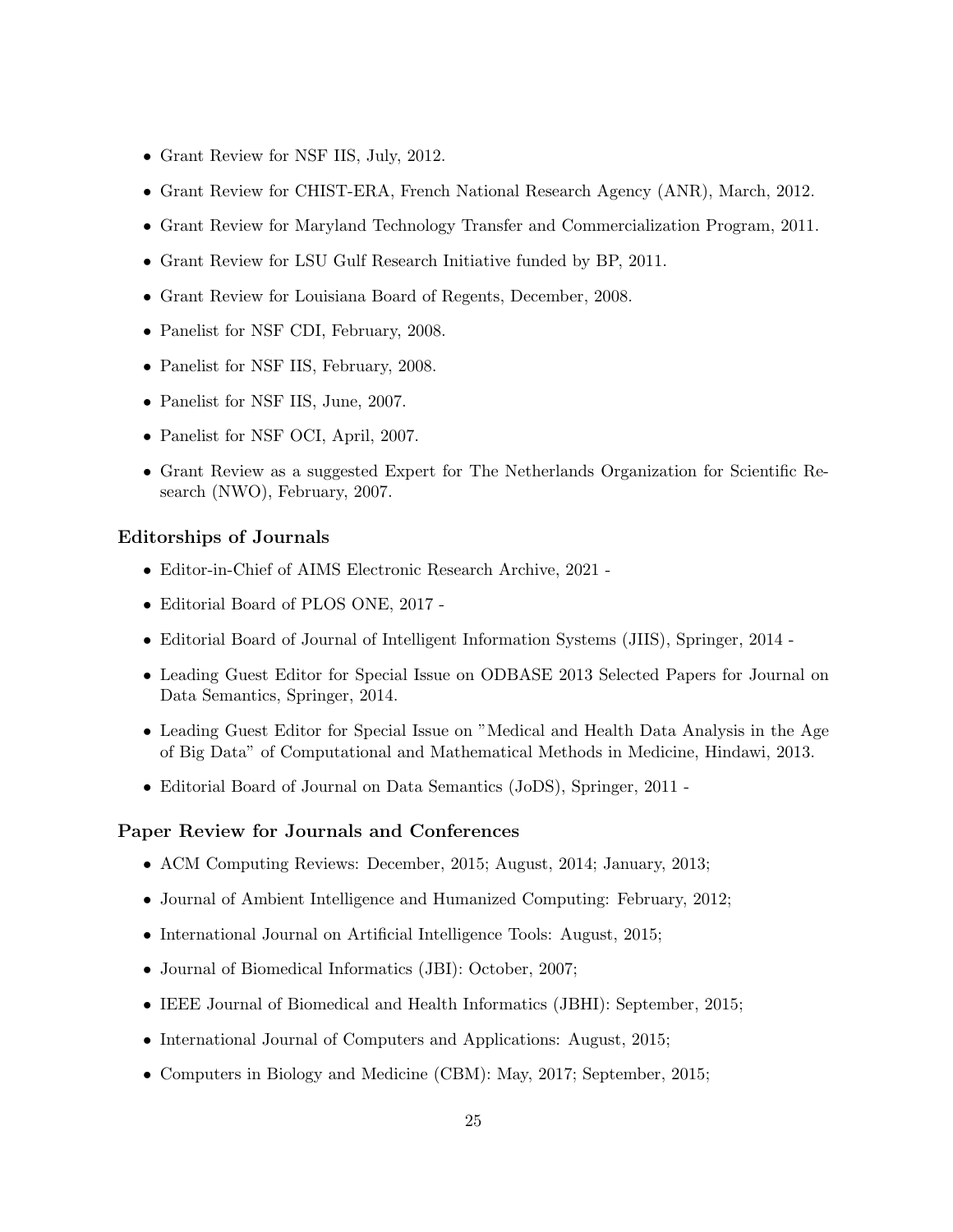- Journal of Computer Science and Technology: October, 2013;
- Data & Knowledge Engineering (DKE) Journal: May, 2016; February, 2013; December, 2010; June, 2010; July, 2009; May, 2009; November, 2007;
- International Journal of Data Mining and Bioinformatics: December, 2005;
- Journal on Data Semantics (JoDS): September, 2015; October, 2014; July, 2012; March, 2012; August, 2011;
- Engineering Applications of Artificial Intelligence: May, 2012;
- Journal of Healthcare Engineering: January, 2014;
- Journal Intelligent Information Systems (JIIS): May, Feb, 2017; October, August, April, 2016; April, 2015; December, 2014; September, 2013; April, 2013; August, 2012; June, 2012; July, 2011; May, 2011; October, 2010; February, 2010; September, 2009; June, 2009;
- International Journal of Information Technology and Decision Making (IJITDM): January, 2012;
- Knowledge Engineering Review: May, 2017;
- Knowledge and Information Systems (KAIS): June, 2016; March, 2015; February, 2014; January, 2013; November, 2010; October, 2009;
- LNCS Transactions on Large-Scale Data and Knowledge-Centered Systems: March, 2014;
- Journal of Machine Learning Research (JMLR) March, 2017;
- Neural Computing and Applications: January, 2017;
- Journal of Neuroscience Methods: October, 2012;
- Pattern Recognition Letters: April, 2012;
- International Journal of Physical Sciences: September, 2013;
- PLOS ONE: January, 2016; October, 2015; August, 2015; June, 2015;
- Statistical Analysis and Data Mining (SAM) Journal: May, 2008;
- Security and Communication Networks (SCN) Journal: March, 2011;
- Social Network Analysis and Mining (SNAM) Journal: November, 2015;
- Journal of Systems Science and Systems Engineering: September, 2014;
- International Journal on Semantic Web and Information Systems: December, 2004;
- Scientific World Journal: June, 2015;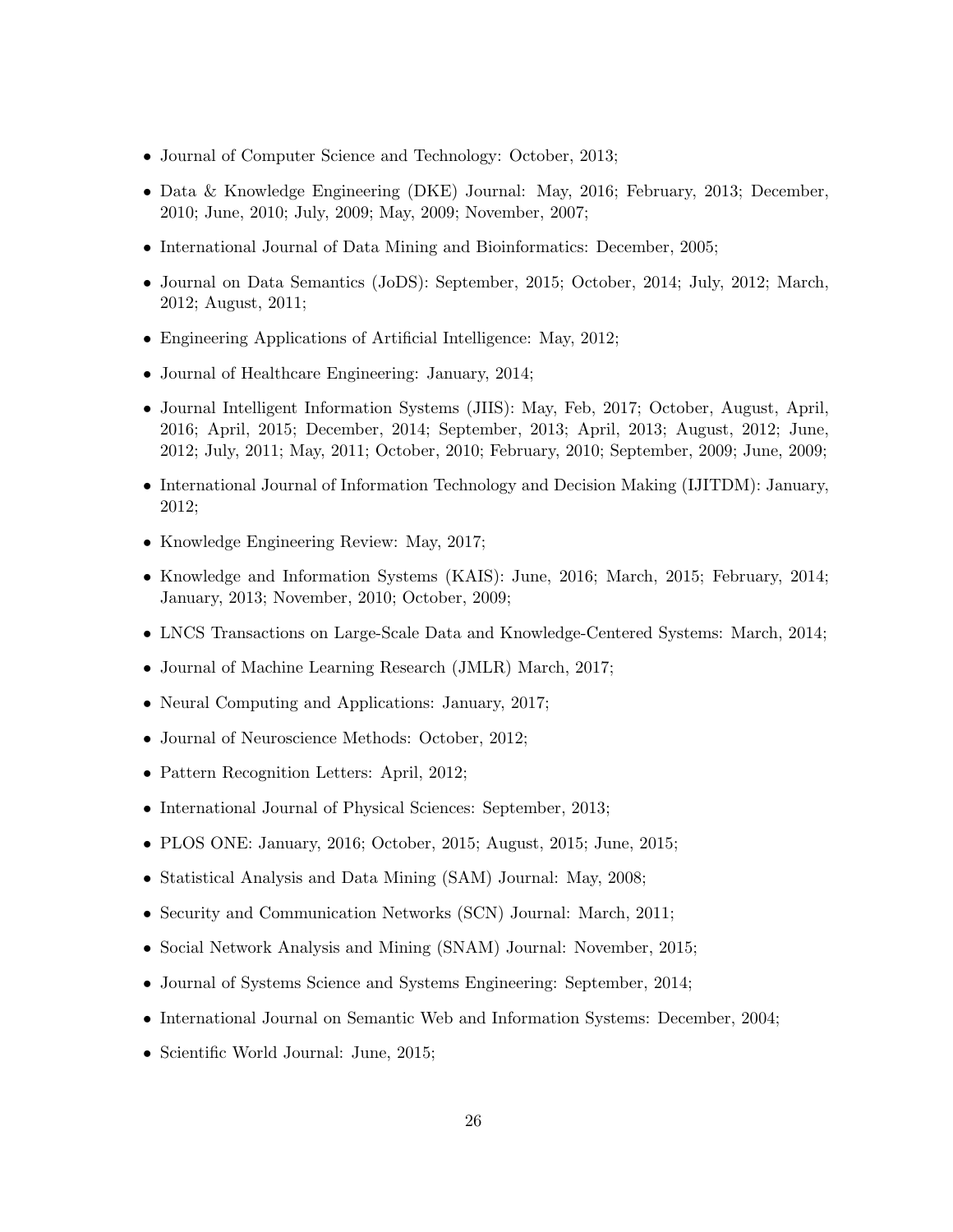- IEEE Transactions on Knowledge and Data Engineering (TKDE): August, 2016; July, 2015; July, 2014; October, 2012; December, 2011; May, 2007
- IEEE Transactions on Systems, Man, and Cybernetics Part A: April, 2010; October, 2009;
- IEEE Transactions on Systems, Man, and Cybernetics Part B: December, 2012; August, 2011; August, 2009;
- IEEE Transactions on Systems, Man, and Cybernetics Part C: January, 2006;
- WWW2003 Semantic Web track: December, 2002.

### Invited Talks

- Keynote talk *Deep Learning and Privacy Preserving in a Health Social Network* at the 10th International Workshop on Privacy and Anonymity in the Information Society (PAIS) at ICDM 2017, New Orleans, LA. November, 2017.
- Invited talk Semantic Data Mining and Deep Learning in Health Datasets at Computer Science Department, Kent State University, Kent, Ohio. October, 2017.
- Invited talk Semantic Data Mining and Deep Learning in Health Datasets at Department of Biomedical Informatics and Medical Education, University of Washington, Seattle, Washington. October, 2017.
- Invited talk *Semantic Data Mining and Deep Learning in Health Datasets* at the Portland Metro Chapter of the Data Administration Management Association, Portland, Oregon. May, 2017.
- Invited talk Ontology-based Deep Learning and Applications at Electronic Engineering Department, Tsinghua University, Beijing, China. March, 2017.
- Invited talk Semantic Data Mining and Deep Learning in Health Datasets at Microsoft Research Asia, Beijing, China. July, 2016.
- Keynote talk *Semantic Data Mining and Deep Learning in Health Datasets* at 4th Workshop on Data Mining for Medicine and Healthcare at SDM 2015, Vancouver, Canada. May, 2015.
- Invited talk Use of Ontologies in Semantic Association Mining and Information Extraction at Electronic Engineering Department, Tsinghua University, Beijing, China. August, 2014.
- Invited talk Use of Ontologies in Semantic Association Mining from Electronic Health Records at Faculty of Health Sciences, University of Maribor, Slovenia. September 2013.
- Colloquium talk Use of Ontologies in Semantic Association Mining and Information Extraction at School of Computing and Informatics, University of North Carolina at Charlotte, NC. April, 2013.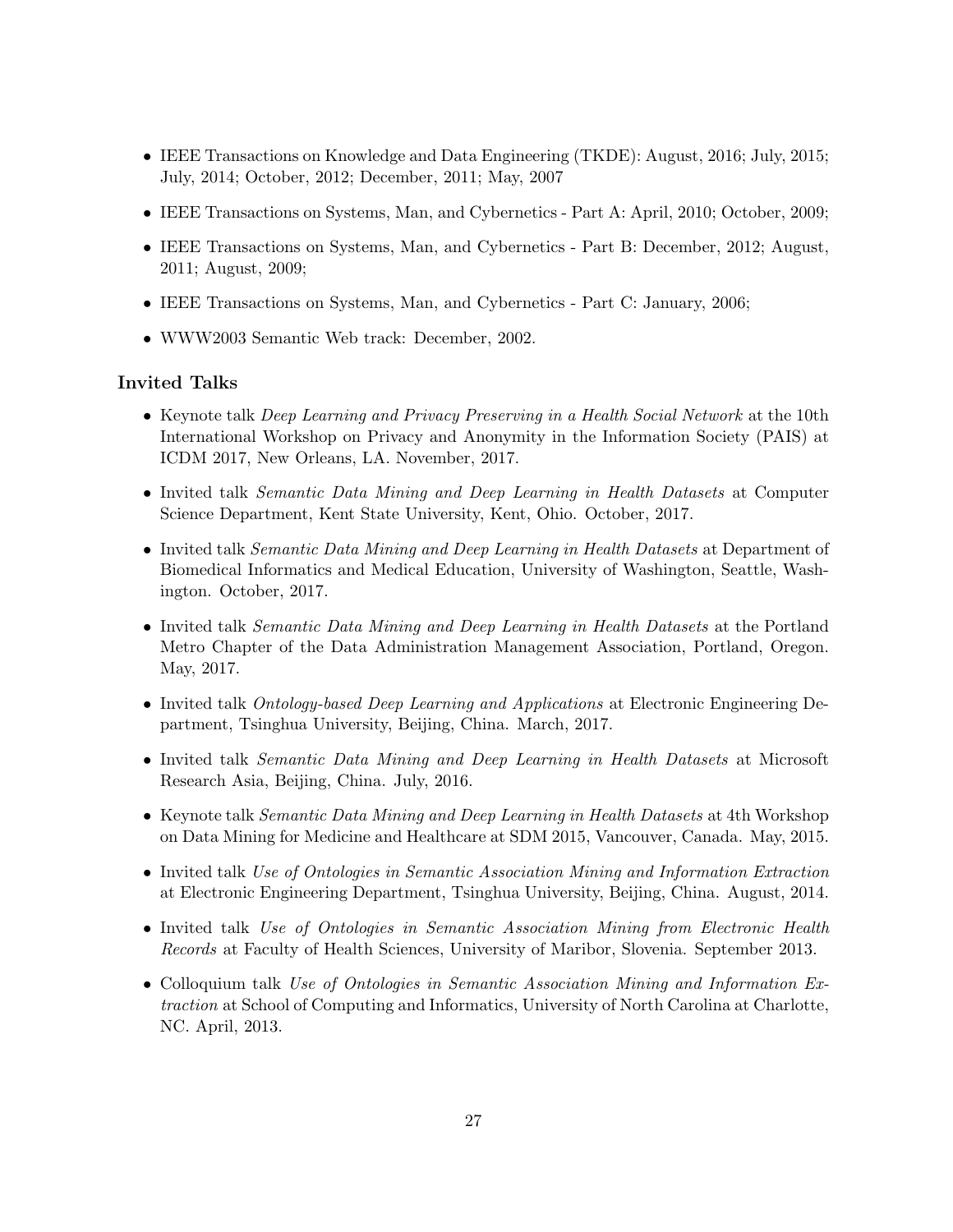- Invited talks Use of Ontologies in Semantic Association Mining and Information Extraction at Microsoft Research Asia, Beijing, China, August 2013; WalmartLabs, CA, June, 2013; IBM Almaden Research Center, CA, February 2013; Sumsung Information Systems America, San Jose, CA, November 2012; Xerox Parc, Palo Alto Research Center, CA, November, 2012.
- Colloquium talk Use of Ontologies in Semantic Association Mining and Information Extraction at Stanford Center for Biomedical Informatics Research (BMIR), Stanford University, Stanford, CA. October, 2012.
- Invited talk Data Mining and Formal Semantics at Computer Science and Engineering, Arizona State University, Tempe, AZ, November, 2011. The same talk was given at South Florida University, Tampa, FL (November, 2011); Tsinghua University, Beijing, China (September, 2011); Microsoft Research Asia, Beijing, China (August, 2011).
- Invited talk *Data-driven Approaches in Biomedical Ontology Research* at the School of Computer and Information Sciences, University of South Alabama, Mobile, AL, October, 2010.
- Invited talk Data-driven Approaches in Biomedical Ontology Research at the Department of Computer Science, Kent State University, Kent, OH, September, 2010.
- Invited talk Development of NeuroElectroMagnetic Ontologies (NEMO): A Framework for Mining and Modeling Brainwave Data Ontologies at the Division of Biomedical Computer Science (BMCS), Oregon Health & Science University, Beaverton, OR, April, 2009.
- Invited talk Development of NeuroElectroMagnetic Ontologies (NEMO): A Framework for Mining and Modeling Brainwave Ontologies at the Brain-Computer Interfaces Group, Microsoft Research, Redmond, WA, November, 2007.
- Invited talk Ontology Translation on the Semantic Web at the Database Research Group, University of Washington, Seattle, WA, May, 2004.
- Invited talk Two issues on Logic Representation and Ontology Translation at University of Rome (ISTC-CNR), Rome, Italy, June, 2002.

#### Others

• Yale team member for small size group Robocup competition in Robocup2000, Melbourne, Australia, September, 2000.

### University ACTIVITIES:

- Member, UO Faculty Personnel Committee, 2017-2019.
- Senator, UO Faculty Senate, 2015 2017.
- Member, UO Scholarship Committee, 2014-2016.